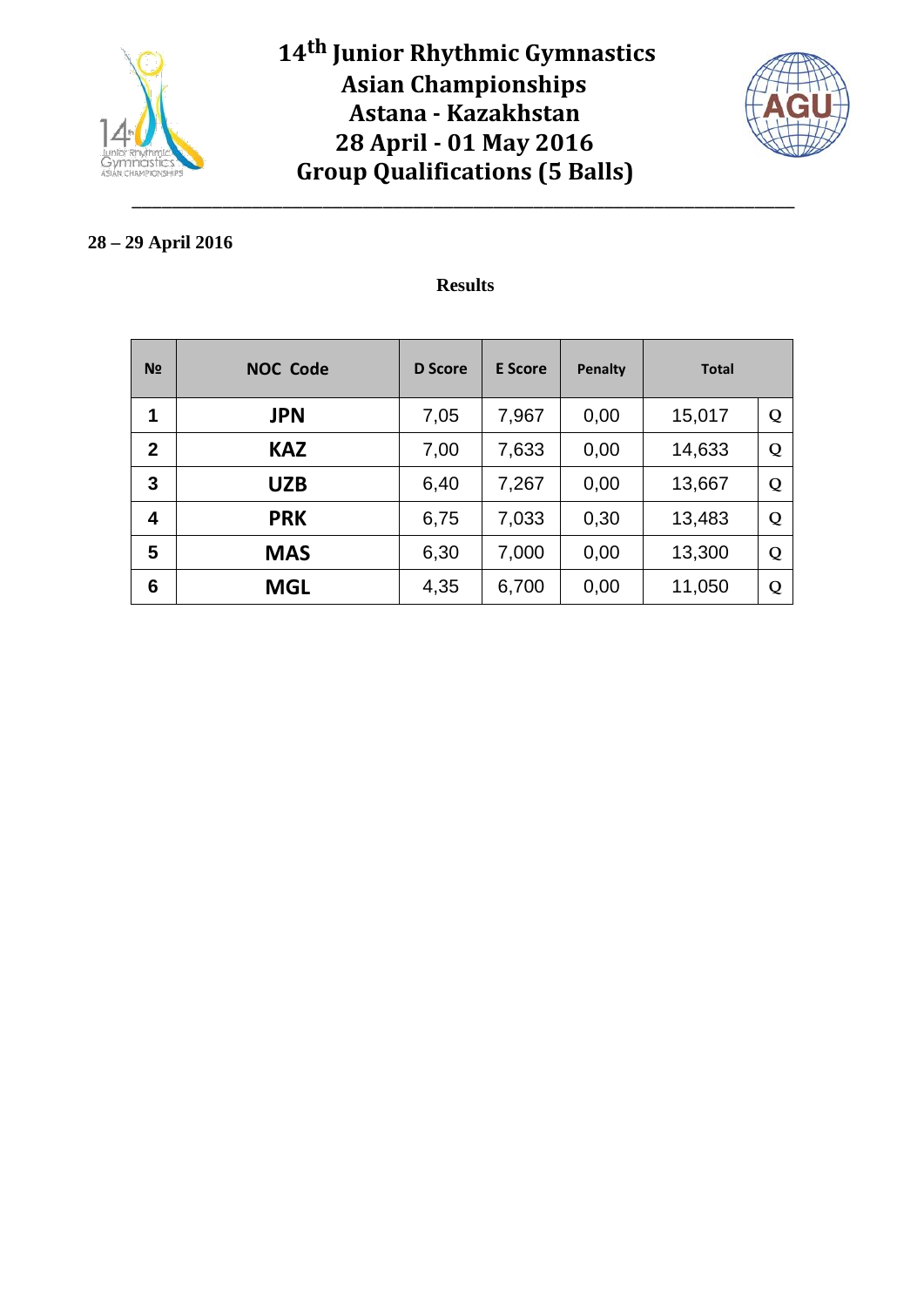

# **14th Junior Rhythmic Gymnastics Asian Championships Astana - Kazakhstan 28 April - 01 May 2016 Groups All-Around**

\_\_\_\_\_\_\_\_\_\_\_\_\_\_\_\_\_\_\_\_\_\_\_\_\_\_\_\_\_\_\_\_\_\_\_\_\_\_\_\_\_\_\_\_\_\_\_\_\_\_\_\_\_\_\_\_\_\_\_\_\_\_\_\_\_\_



### **28 – 29 April 2016**

| <b>Rank</b>    | <b>Name</b> | <b>NOC</b><br>Code | 5 Balls<br>5 Balls |      |        |      |        | <b>Total</b> |
|----------------|-------------|--------------------|--------------------|------|--------|------|--------|--------------|
|                |             |                    | D                  | 7,05 |        | 7,15 |        |              |
| 1              | Japan       | <b>JPN</b>         | E                  | 7,97 | 15,017 | 7,67 | 14,817 | 29,834       |
|                |             |                    | ${\sf P}$          |      |        |      |        |              |
|                |             |                    | D                  | 7,00 |        | 7,25 |        |              |
| $\mathbf{2}$   | Kazakhstan  | <b>KAZ</b>         | E                  | 7,63 | 14,633 | 7,60 | 14,850 | 29,483       |
|                |             |                    | P                  |      |        |      |        |              |
|                |             |                    | D                  | 6,75 |        | 7,30 |        |              |
| $\mathbf{3}$   | Korea (DPR) | <b>PRK</b>         | E                  | 7,03 | 13,483 | 7,73 | 15,033 | 28,516       |
|                |             |                    | P                  | 0,30 |        |      |        |              |
|                |             |                    | D                  | 6,40 |        | 6,55 |        |              |
| 4              | Uzbekistan  | <b>UZB</b>         | E                  | 7,27 | 13,667 | 7,43 | 13,983 | 27,650       |
|                |             |                    | ${\sf P}$          |      |        |      |        |              |
|                |             |                    | D                  | 6,30 |        | 6,30 |        |              |
| 5              | Malaysia    | <b>MAS</b>         | E                  | 7,00 | 13,300 | 7,00 | 13,300 | 26,600       |
|                |             |                    | P                  |      |        |      |        |              |
|                |             |                    | D                  | 4,35 |        | 4,30 |        |              |
| $6\phantom{1}$ | Mongolia    | <b>MGL</b>         | E                  | 6,70 | 11,050 | 6,83 | 11,133 | 22,183       |
|                |             |                    | ${\sf P}$          |      |        |      |        |              |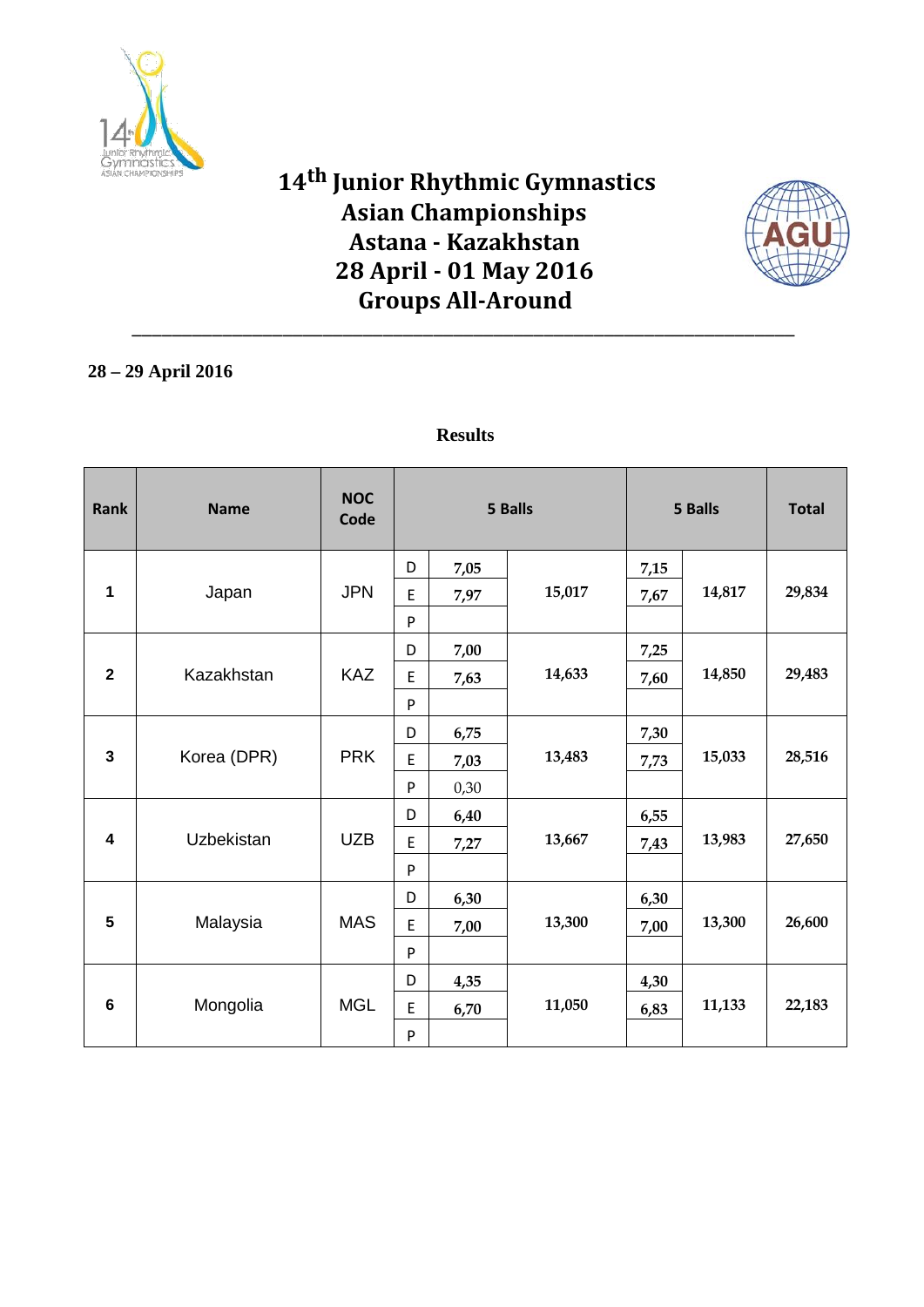

\_\_\_\_\_\_\_\_\_\_\_\_\_\_\_\_\_\_\_\_\_\_\_\_\_\_\_\_\_\_\_\_\_\_\_\_\_\_\_\_\_\_\_\_\_\_\_\_\_\_\_\_\_\_\_\_\_\_\_\_\_\_\_\_\_\_



## **Saturday 30 April 2016**

| Rank             | Country     | <b>NOC</b><br>Code | D     | E     | ${\bf P}$ | <b>Total</b> |
|------------------|-------------|--------------------|-------|-------|-----------|--------------|
| 1                | Kazakhstan  | <b>KAZ</b>         | 7,300 | 7,767 |           | 15,067       |
| $\mathbf{2}$     | Japan       | <b>JPN</b>         | 7,300 | 7,667 |           | 14,967       |
| 3                | Korea (DPR) | <b>PRK</b>         | 6,950 | 7,533 |           | 14,483       |
| $\boldsymbol{4}$ | Malaysia    | <b>MAS</b>         | 5,700 | 6,567 |           | 12,267       |
| 5                | Mongolia    | MGL                | 4,900 | 6,733 |           | 11,633       |
| 6                | Uzbekistan  | <b>UZB</b>         | 5,450 | 6,067 | 0,900     | 10,617       |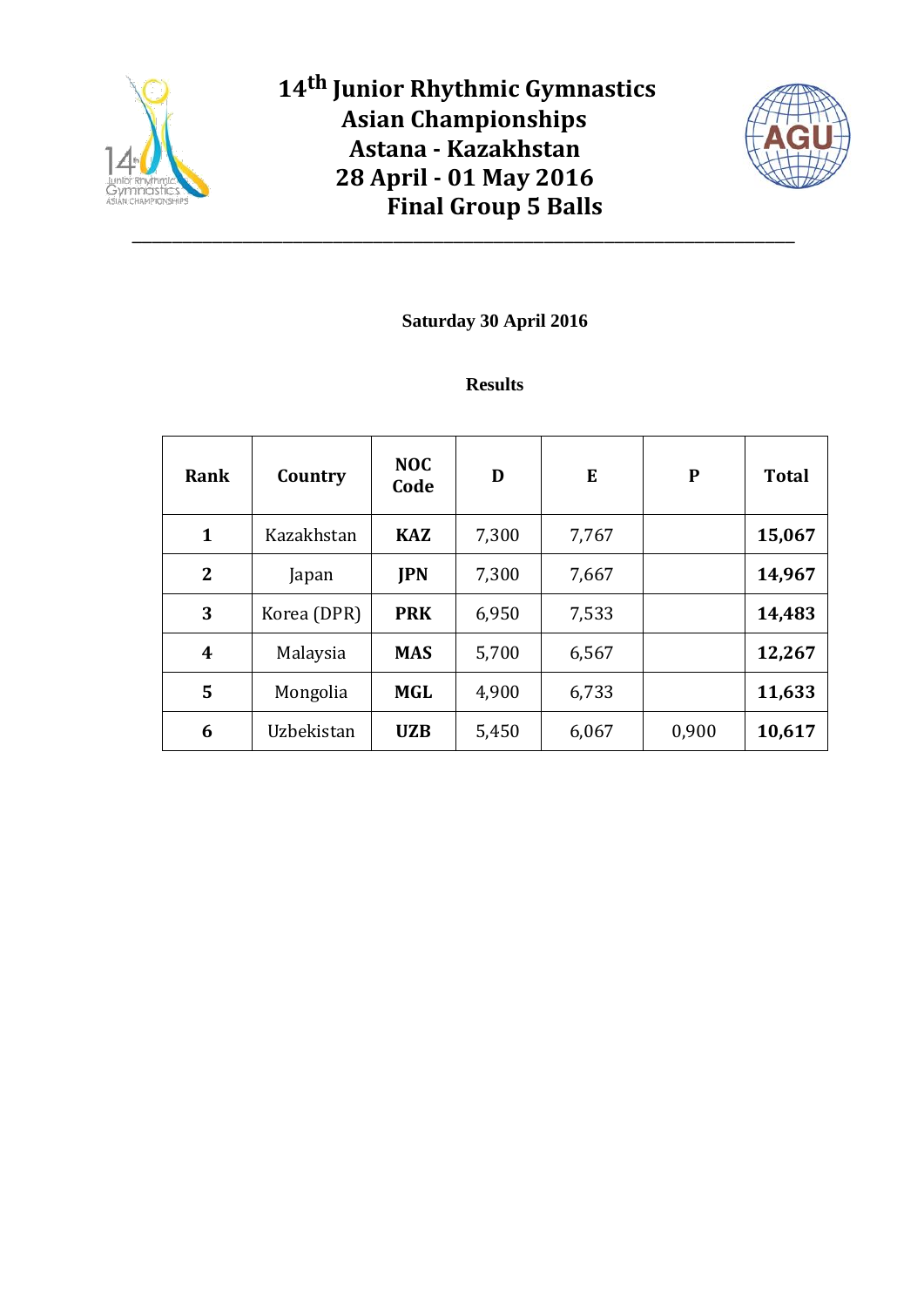



**Friday 29 April 2016**

|              | NOC                     |                |       |        |       |        |       |        |       |        |         |
|--------------|-------------------------|----------------|-------|--------|-------|--------|-------|--------|-------|--------|---------|
| Rank         | Name                    |                |       |        |       |        |       |        |       |        | Total   |
| $\mathbf{1}$ | <b>KAZ</b>              |                |       |        |       |        |       |        |       |        | 151,718 |
|              |                         | ${\rm D}$      | 6,950 |        | 6,650 |        | 6,850 |        | 6,900 |        |         |
|              | <b>ADILKHANOVA Alin</b> | E              | 8,400 | 15,350 | 8,267 | 14,917 | 8,200 | 15,050 | 8,533 | 15,433 |         |
|              |                         | $\overline{P}$ |       |        |       |        |       |        |       |        |         |
|              |                         | $\mathbf D$    | 6,800 |        | 7,000 |        | 6,850 |        | 6,650 |        |         |
|              | TLEKENOVA Adilya        | E              | 8,167 | 14,967 | 8,567 | 15,567 | 8,167 | 15,017 | 8,033 | 14,683 |         |
|              |                         | $\overline{P}$ |       |        |       |        |       |        |       |        |         |
|              |                         | D              | 6,850 |        | 6,650 |        |       |        | 6,800 |        |         |
|              | VASSENKINA Alyona       | $\mathbf E$    | 8,267 | 15,117 | 8,167 | 14,817 |       |        | 8,333 | 15,133 |         |
|              |                         | $\mathbf{P}$   |       |        |       |        |       |        |       |        |         |
|              |                         | D              |       |        |       |        | 6,800 |        |       |        |         |
|              | RUSTEMOVA Amina         | E              |       |        |       |        | 8,367 | 15,167 |       |        |         |
|              |                         | $\, {\bf P}$   |       |        |       |        |       |        |       |        |         |
| $\mathbf{2}$ | <b>UZB</b>              |                |       |        |       |        |       |        |       |        | 146,036 |
|              |                         | D              | 6,150 |        | 6,800 |        |       |        | 6,650 |        |         |
|              | KISELYOVA Aleksiya      | ${\bf E}$      | 7,767 | 13,917 | 8,167 | 14,817 |       |        | 8,300 | 14,950 |         |
|              |                         | $\, {\bf P}$   |       |        | 0,150 |        |       |        |       |        |         |
|              | <b>USMANOVA</b>         | $\mathbf D$    | 7,000 |        | 6,600 |        | 6,700 |        |       |        |         |
|              | Nurinisso               | ${\bf E}$      | 8,267 | 15,267 | 7,467 | 14,067 | 8,267 | 14,967 |       |        |         |
|              |                         | $\, {\bf P}$   |       |        |       |        |       |        |       |        |         |
|              |                         | $\overline{D}$ |       |        | 5,850 |        | 5,600 |        | 5,550 |        |         |
|              | ZAKIROVA Lola           | $\mathbf E$    |       |        | 7,900 | 13,750 | 7,833 | 13,433 | 7,833 | 13,383 |         |
|              |                         | $\mathbf{P}$   |       |        |       |        |       |        |       |        |         |
|              |                         | $\mathbf D$    | 6,650 |        |       |        | 6,700 |        | 6,600 |        |         |
|              | TYAN Milana             | E              | 8,067 | 14,717 |       |        | 8,167 | 14,817 | 8,167 | 14,767 |         |
|              |                         | ${\bf P}$      |       |        |       |        | 0.05  |        |       |        |         |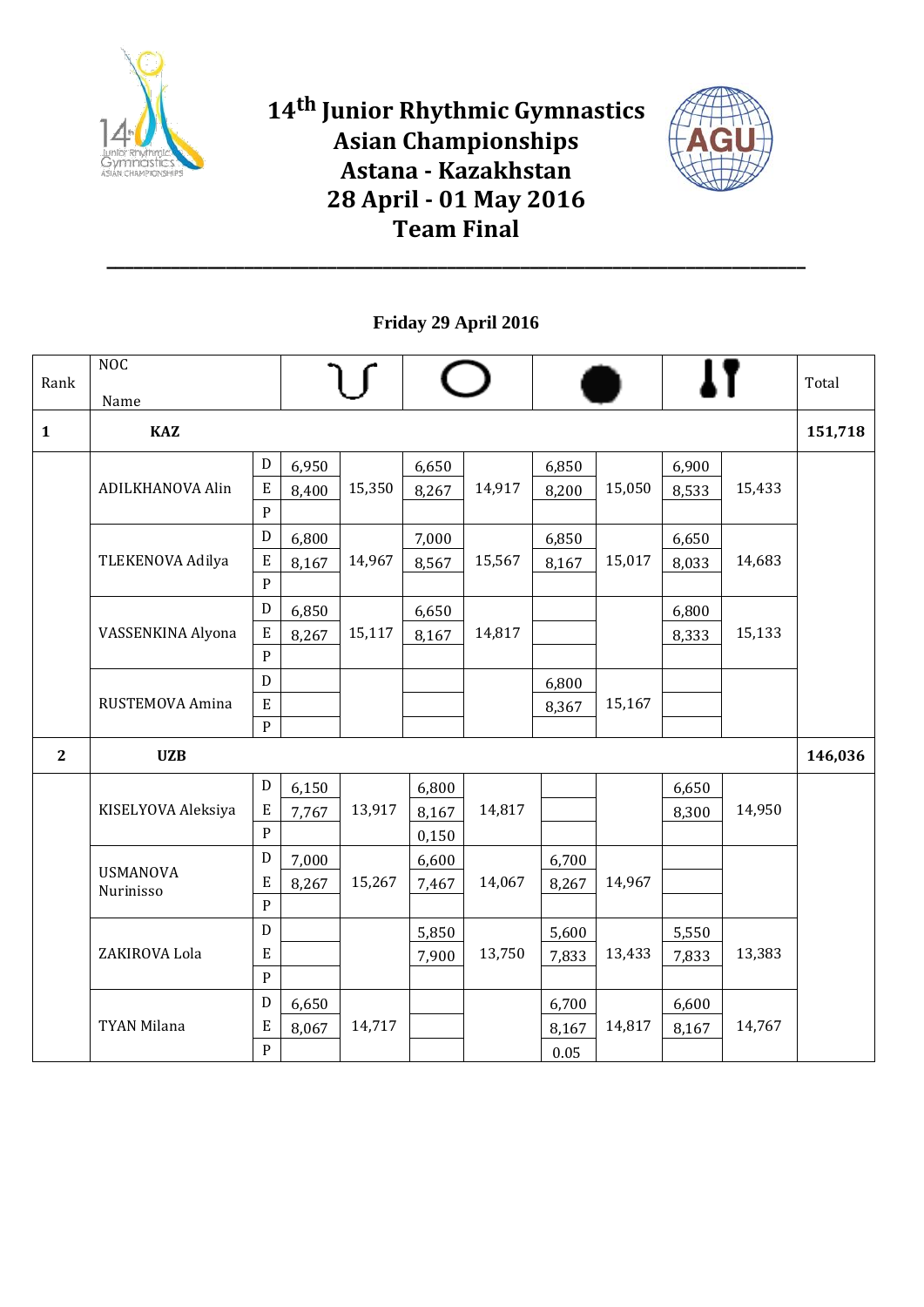



**Friday 29 April 2016**

|                  | <b>NOC</b>           |                                            |        |                |        |                |        |                |        |         |
|------------------|----------------------|--------------------------------------------|--------|----------------|--------|----------------|--------|----------------|--------|---------|
| Rank             | Name                 |                                            |        |                |        |                |        |                |        | Total   |
| 3                | <b>JPN</b>           |                                            |        |                |        |                |        |                |        | 140,316 |
|                  | <b>KITA</b> Sumire   | ${\rm D}$<br>6,950<br>E<br>8,300           | 15,250 | 6,950<br>8,400 | 15,350 | 6,350<br>7,833 | 14,183 | 6,800<br>8,533 | 15,333 |         |
|                  |                      | $\, {\bf P}$                               |        |                |        |                |        |                |        |         |
|                  |                      | D                                          |        | 6,250          |        | 5,500          |        | 4,650          |        |         |
|                  | YAMADA Aino          | $\mathbf E$<br>$\, {\bf P}$                |        | 8,100          | 14,350 | 8,167          | 13,667 | 6,300          | 10,950 |         |
|                  |                      | ${\rm D}$<br>5,150                         |        | 5,750          |        | 5,100          |        | 4,800          |        |         |
|                  | OIWA Chisaki         | $\mathbf E$<br>7,633<br>$\, {\bf P}$       | 12,783 | 7,633          | 13,383 | 7,133<br>0,600 | 11,633 | 7,000          | 11,800 |         |
|                  |                      | ${\rm D}$<br>6,050                         |        |                |        |                |        |                |        |         |
|                  | <b>KOIKE Karin</b>   | E<br>8,167                                 | 14,217 |                |        |                |        |                |        |         |
|                  |                      | $\, {\bf P}$                               |        |                |        |                |        |                |        |         |
| $\boldsymbol{4}$ | <b>KOR</b>           |                                            |        |                |        |                |        |                |        | 134,516 |
|                  |                      | $\mathbf D$<br>5,250                       |        | 5,650          |        | 5,650          |        | 5,700          |        |         |
|                  | <b>KIM Minju</b>     | $\mathbf E$<br>7,367                       | 12,317 | 7,400          | 12,450 | 7,900          | 13,550 | 8,033          | 13,733 |         |
|                  |                      | ${\bf P}$<br>0,300<br>$\mathbf D$<br>5,650 |        | 0,600<br>5,950 |        | 4,900          |        | 6,550          |        |         |
|                  | SEO Goeun            | $\mathbf E$<br>7,900                       | 13,550 | 8,100          | 14,050 | 7,933          | 12,833 | 8,067          | 14,617 |         |
|                  |                      | ${\bf P}$                                  |        |                |        |                |        |                |        |         |
|                  |                      | D                                          |        |                |        | 4,450          |        | 5,550          |        |         |
|                  | <b>JOUNG Ga Youn</b> | $\mathbf E$                                |        |                |        | 6,667          | 11,117 | 7,833          | 13,383 |         |
|                  |                      | ${\bf P}$<br>${\rm D}$<br>4,800            |        | 6,100          |        |                |        |                |        |         |
|                  | <b>AHN Yeojin</b>    | $\mathbf E$<br>7,633                       | 12,383 | 7,867          | 13,967 |                |        |                |        |         |
|                  |                      | $\mathbf P$<br>0,050                       |        |                |        |                |        |                |        |         |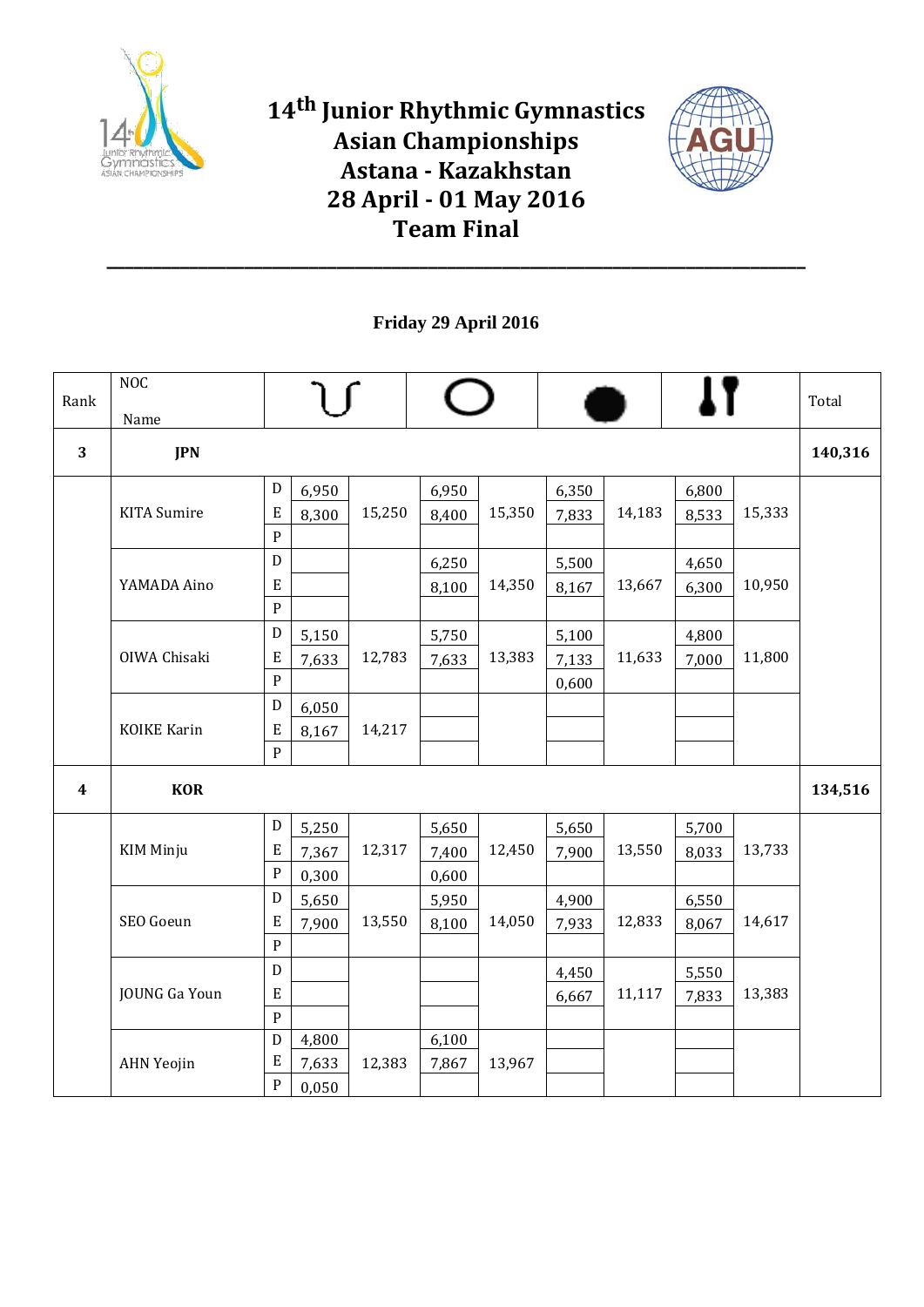



**Friday 29 April 2016**

| Rank | NOC                          |                |       |        |       |        |       |        |       |        | Total   |
|------|------------------------------|----------------|-------|--------|-------|--------|-------|--------|-------|--------|---------|
|      | Name                         |                |       |        |       |        |       |        |       |        |         |
| 5    | <b>MAS</b>                   |                |       |        |       |        |       |        |       |        | 131,866 |
|      |                              | $\mathbf D$    | 5,400 |        | 5,500 |        | 5,900 |        | 4,350 |        |         |
|      | HOH Rayna Khai<br>Ling       | E              | 7,400 | 12,800 | 7,500 | 13,000 | 7,933 | 13,833 | 7,600 | 11,950 |         |
|      |                              | $\overline{P}$ |       |        |       |        |       |        |       |        |         |
|      |                              | ${\bf D}$      | 5,500 |        | 4,800 |        | 5,500 |        | 4,800 |        |         |
|      | NG Jia Wen                   | E              | 7,700 | 13,200 | 6,500 | 11,000 | 8,000 | 13,500 | 7,433 | 11,933 |         |
|      |                              | $\mathbf{P}$   |       |        | 0,300 |        |       |        | 0,300 |        |         |
|      |                              | $\mathbf D$    | 5,950 |        | 5,950 |        |       |        | 5,750 |        |         |
|      | ZAINUL ARIFFIN<br>Nur Naieme | E              | 8,167 | 14,117 | 7,833 | 13,783 |       |        | 8,000 | 13,750 |         |
|      |                              | $\overline{P}$ |       |        |       |        |       |        |       |        |         |
|      |                              | $\mathbf D$    |       |        |       |        | 4,600 |        |       |        |         |
|      | FONG Wan Qin                 | ${\bf E}$      |       |        |       |        | 6,200 | 10,800 |       |        |         |
|      |                              | $\mathbf{P}$   |       |        |       |        |       |        |       |        |         |
| 6    | KGZ                          |                |       |        |       |        |       |        |       |        | 130,218 |
|      |                              | ${\bf D}$      | 4,500 |        | 4,800 |        | 5,800 |        | 5,200 |        |         |
|      | IZABEKOVA Aisha              | $\rm E$        | 7,167 | 11,667 | 7,333 | 12,133 | 7,667 | 13,467 | 7,167 | 12,367 |         |
|      |                              | $\overline{P}$ |       |        |       |        |       |        |       |        |         |
|      |                              | $\mathbf D$    | 4,700 |        | 5,450 |        | 5,950 |        | 6,100 |        |         |
|      | <b>BYKOVSKAIA Agata</b>      | $\mathbf E$    | 7,733 | 12,433 | 7,367 | 12,817 | 7,767 | 13,717 | 7,967 | 14,067 |         |
|      |                              | $\mathsf{P}$   |       |        |       |        |       |        |       |        |         |
|      |                              | ${\bf D}$      |       |        | 5,400 |        |       |        | 5,650 |        |         |
|      | USUBALIEVA Aiana             | ${\bf E}$      |       |        | 7,800 | 13,200 |       |        | 7,867 | 13,517 |         |
|      |                              | $\overline{P}$ |       |        |       |        |       |        |       |        |         |
|      |                              | $\mathbf D$    | 5,000 |        |       |        | 4,700 |        |       |        |         |
|      | <b>GALIUK Diana</b>          | ${\bf E}$      | 7,500 | 12,500 |       |        | 7,233 | 11,933 |       |        |         |
|      |                              | ${\bf P}$      |       |        |       |        |       |        |       |        |         |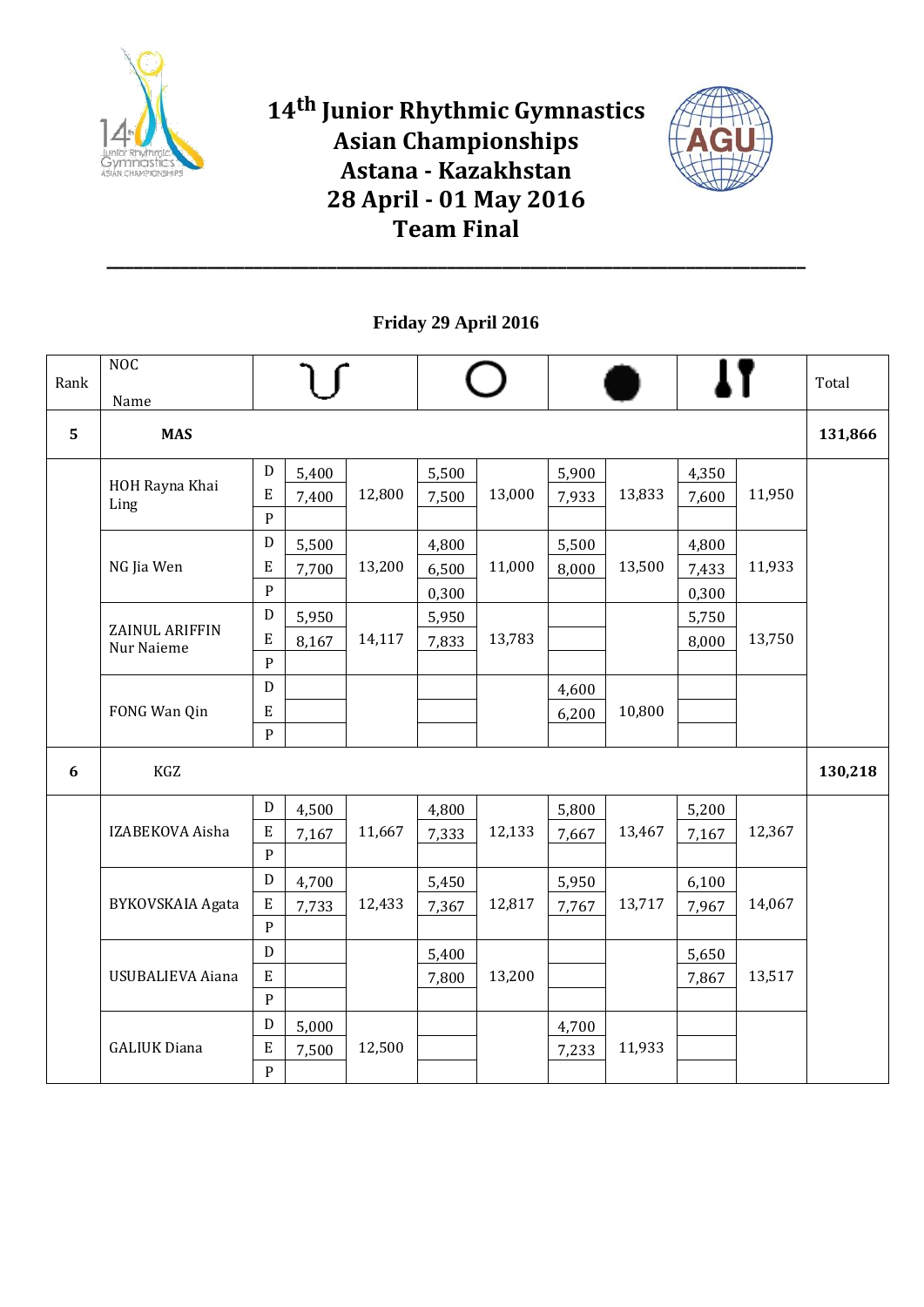



**Friday 29 April 2016**

|                | NOC                                    |              |       |        |       |        |       |        |       |        |         |
|----------------|----------------------------------------|--------------|-------|--------|-------|--------|-------|--------|-------|--------|---------|
| Rank           | Name                                   |              |       |        |       |        |       |        |       |        | Total   |
| $\overline{7}$ | <b>THA</b>                             |              |       |        |       |        |       |        |       |        | 111,017 |
|                |                                        | D            | 3,700 |        | 4,100 |        | 4,300 |        | 4,200 |        |         |
|                | PATANASAK<br>Kanpitcha                 | ${\bf E}$    | 7,500 | 11,200 | 7,500 | 11,600 | 7,400 | 11,700 | 7,167 | 11,367 |         |
|                |                                        | ${\bf P}$    |       |        |       |        |       |        |       |        |         |
|                |                                        | D            | 3,000 |        | 3,750 |        | 4,500 |        | 3,900 |        |         |
|                | <b>JEDTHUMRONG</b><br>Pornnutcha       | E            | 6,500 | 9,200  | 7,000 | 10,750 | 7,433 | 11,933 | 6,567 | 10,167 |         |
|                |                                        | ${\bf P}$    | 0,300 |        |       |        |       |        | 0,300 |        |         |
|                |                                        | D            |       |        | 2,950 |        | 3,800 |        |       |        |         |
|                | KULSANAWONG Nat                        | E            |       |        | 6,833 | 9,783  | 7,133 | 10,933 |       |        |         |
|                |                                        | ${\bf P}$    |       |        |       |        |       |        |       |        |         |
|                | TANTHATHODTHAM                         | D            | 3,600 |        |       |        |       |        | 4,200 |        |         |
|                | Arisa                                  | $\mathbf E$  | 7,000 | 10,600 |       |        |       |        | 6,567 | 10,767 |         |
|                |                                        | ${\bf P}$    |       |        |       |        |       |        |       |        |         |
| 8              | <b>SIN</b>                             |              |       |        |       |        |       |        |       |        | 110,084 |
|                |                                        | D            | 3,950 |        | 3,000 |        | 3,550 |        | 3,600 |        |         |
|                | <b>TAN Aiko</b>                        | E            | 7,167 | 11,117 | 6,833 | 9,783  | 7,167 | 10,717 | 6,567 | 10,167 |         |
|                |                                        | ${\bf P}$    |       |        | 0,050 |        |       |        |       |        |         |
|                |                                        | D            | 3,450 |        | 3,550 |        | 4,700 |        | 3,750 |        |         |
|                | TAN Ying Avryl                         | ${\bf E}$    | 6,433 | 9,883  | 6,533 | 10,083 | 7,400 | 12,100 | 7,033 | 10,783 |         |
|                |                                        | ${\bf P}$    |       |        |       |        |       |        |       |        |         |
|                |                                        | $\mathbf D$  | 4,300 |        | 3,550 |        | 4,100 |        | 4,500 |        |         |
|                | <b>LAU Michele Petrova</b><br>Xin Ling | ${\bf E}$    | 7,167 | 11,467 | 7,233 | 10,783 | 6,767 | 10,867 | 7,500 | 12,000 |         |
|                |                                        | $\mathbf{P}$ |       |        |       |        |       |        |       |        |         |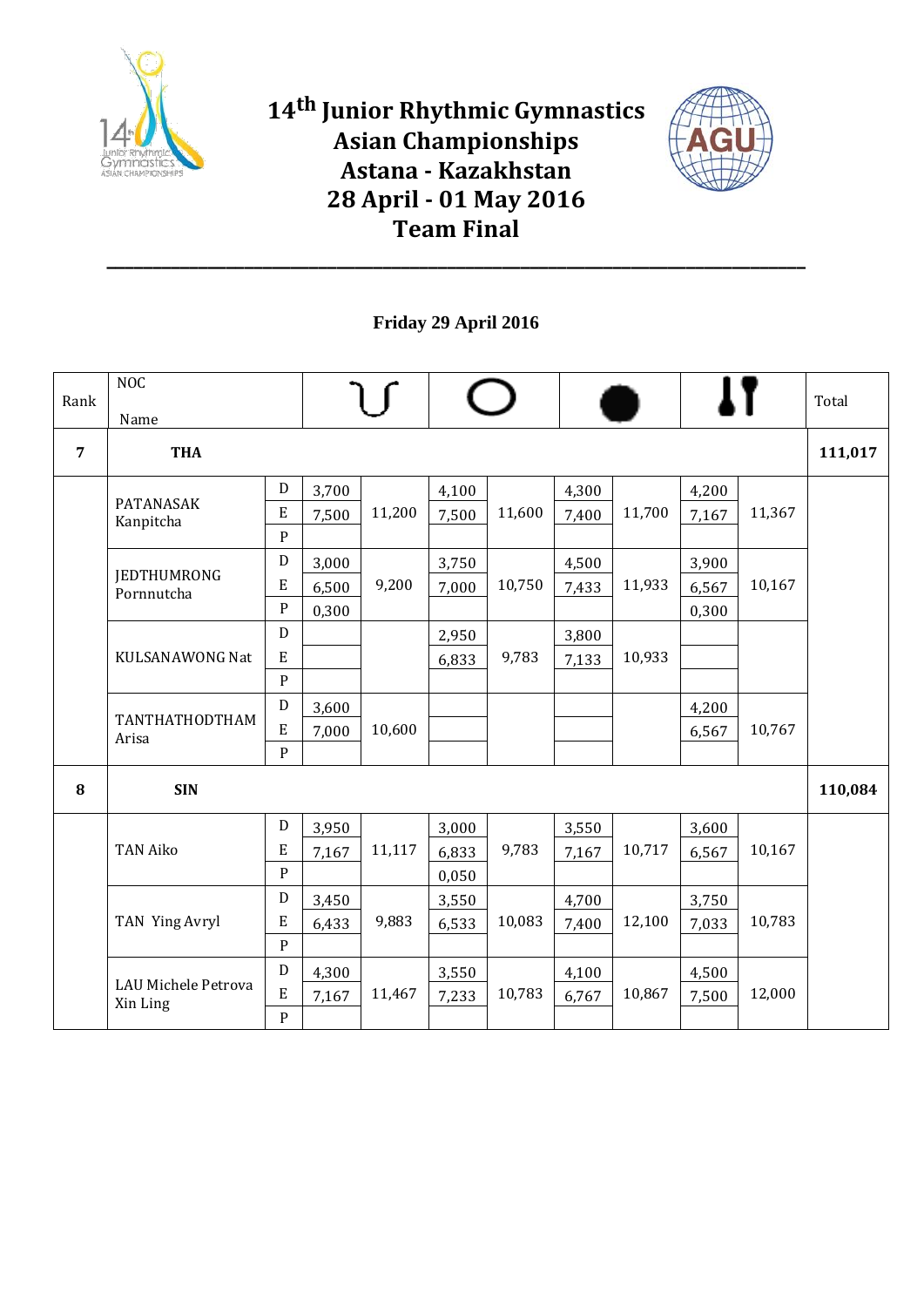



**Friday 29 April 2016**

| Rank             | <b>NOC</b><br>Name              |             |       |        |       |        |       |        |       |        | Total   |
|------------------|---------------------------------|-------------|-------|--------|-------|--------|-------|--------|-------|--------|---------|
| $\boldsymbol{9}$ | <b>MGL</b>                      |             |       |        |       |        |       |        |       |        | 106,399 |
|                  |                                 | $\mathbf D$ |       |        | 3,800 |        | 3,500 |        | 3,600 |        |         |
|                  | SOD-OD Enkhjin                  | ${\bf E}$   |       |        | 6,533 | 9,733  | 5,733 | 9,233  | 6,300 | 9,300  |         |
|                  |                                 | ${\bf P}$   |       |        | 0,600 |        |       |        | 0,600 |        |         |
|                  |                                 | D           | 4,000 |        |       |        | 3,600 |        | 3,850 |        |         |
|                  | <b>ENKHTUVSHIN</b><br>Enkhdalai | ${\bf E}$   | 6,333 | 10,333 |       |        | 7,100 | 10,700 | 7,133 | 10,983 |         |
|                  |                                 | ${\bf P}$   |       |        |       |        |       |        |       |        |         |
|                  |                                 | ${\bf D}$   | 3,700 |        | 3,500 |        | 3,300 |        |       |        |         |
|                  | TSOGT Zulzaya                   | ${\bf E}$   | 6,867 | 10,567 | 6,500 | 10,000 | 5,933 | 9,233  |       |        |         |
|                  |                                 | ${\bf P}$   |       |        |       |        |       |        |       |        |         |
|                  |                                 | $\mathbf D$ | 4,050 |        | 4,900 |        |       |        | 4,600 |        |         |
|                  | KHASHBAT Undram                 | $\rm E$     | 7,500 | 11,550 | 6,833 | 11,133 |       |        | 7,500 | 12,100 |         |
|                  |                                 | ${\bf P}$   |       |        | 0,600 |        |       |        |       |        |         |
| 10               | <b>HKG</b>                      |             |       |        |       |        |       |        |       |        | 99,166  |
|                  |                                 | $\mathbf D$ | 2,300 |        | 3,350 |        | 3,100 |        | 3,400 |        |         |
|                  | YEUNG Hilda                     | ${\bf E}$   | 6,233 | 8,533  | 6,733 | 10,083 | 6,900 | 10,000 | 6,867 | 10,267 |         |
|                  |                                 | ${\bf P}$   |       |        |       |        |       |        |       |        |         |
|                  |                                 | D           | 1,800 |        | 2,800 |        | 3,050 |        | 3,600 |        |         |
|                  | ALI Sun Yi                      | ${\bf E}$   | 6,067 | 7,867  | 6,267 | 9,067  | 6,700 | 9,750  | 6,933 | 10,533 |         |
|                  |                                 | ${\bf P}$   |       |        |       |        |       |        |       |        |         |
|                  |                                 | ${\bf D}$   | 2,100 |        | 2,700 |        | 3,450 |        | 3,850 |        |         |
|                  | WAN Ka Kei                      | ${\bf E}$   | 6,400 | 8,500  | 6,533 | 9,233  | 7,133 | 10,583 | 7,267 | 11,117 |         |
|                  |                                 | ${\bf P}$   |       |        |       |        |       |        |       |        |         |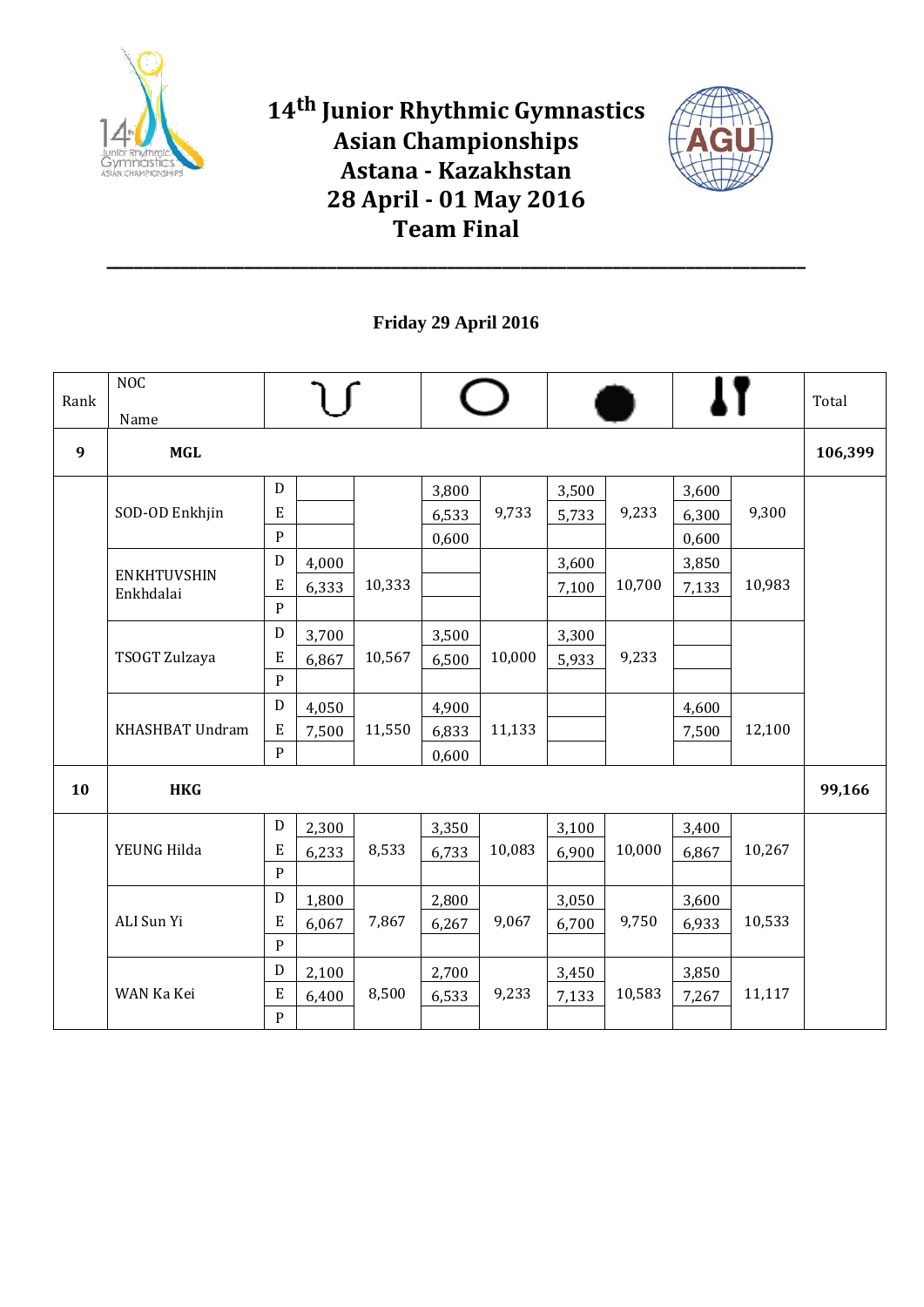



**Friday 29 April 2016**

| Rank | <b>NOC</b><br>Name           |                                          |                |        |                |        |                |        |                |        | Total  |
|------|------------------------------|------------------------------------------|----------------|--------|----------------|--------|----------------|--------|----------------|--------|--------|
| 11   | <b>TPE</b>                   |                                          |                |        |                |        |                |        |                |        | 93,951 |
|      | <b>CHANG Ping-Wen</b>        | $\mathbf D$<br>${\bf E}$                 | 3,550          | 10,517 | 4,400          | 11,667 | 4,450          | 11,983 | 4,500          | 11,767 |        |
|      |                              | ${\bf P}$                                | 6,967          |        | 7,267          |        | 7,533          |        | 7,267          |        |        |
|      |                              | $\mathbf D$                              | 4,950          |        | 4,250          |        | 5,150          |        | 4,900          |        |        |
|      | LIU Ming-Fei                 | E<br>${\bf P}$                           | 7,533          | 12,483 | 6,567          | 10,817 | 7,467          | 12,617 | 7,200          | 12,100 |        |
| 12   | <b>IND</b>                   |                                          |                |        |                |        |                |        |                |        | 82,684 |
|      | <b>SOMAN Ananya</b>          | ${\bf D}$<br>${\bf E}$<br>${\bf P}$      | 1,750<br>6,167 | 7,917  | 1,500<br>6,133 | 7,633  | 1,950<br>6,300 | 8,250  | 1,950<br>6,467 | 8,417  |        |
|      | DAVE Divya                   | ${\bf D}$<br>E<br>${\bf P}$              | 1,750<br>6,333 | 8,083  | 1,950<br>6,100 | 8,050  | 1,800<br>6,400 | 8,200  |                |        |        |
|      | <b>CHHEDA Krisha</b>         | ${\bf D}$<br>$\mathbf E$<br>$\mathbf{P}$ | 1,700<br>6,233 | 7,933  | 2,050<br>6,067 | 8,117  | 2,100<br>6,500 | 8,600  | 2,550<br>6,567 | 9,117  |        |
|      | <b>KUNCHETTY</b><br>Priyanka | ${\bf D}$<br>E<br>${\bf P}$              |                |        |                |        |                |        | 1,550<br>6,300 | 7,850  |        |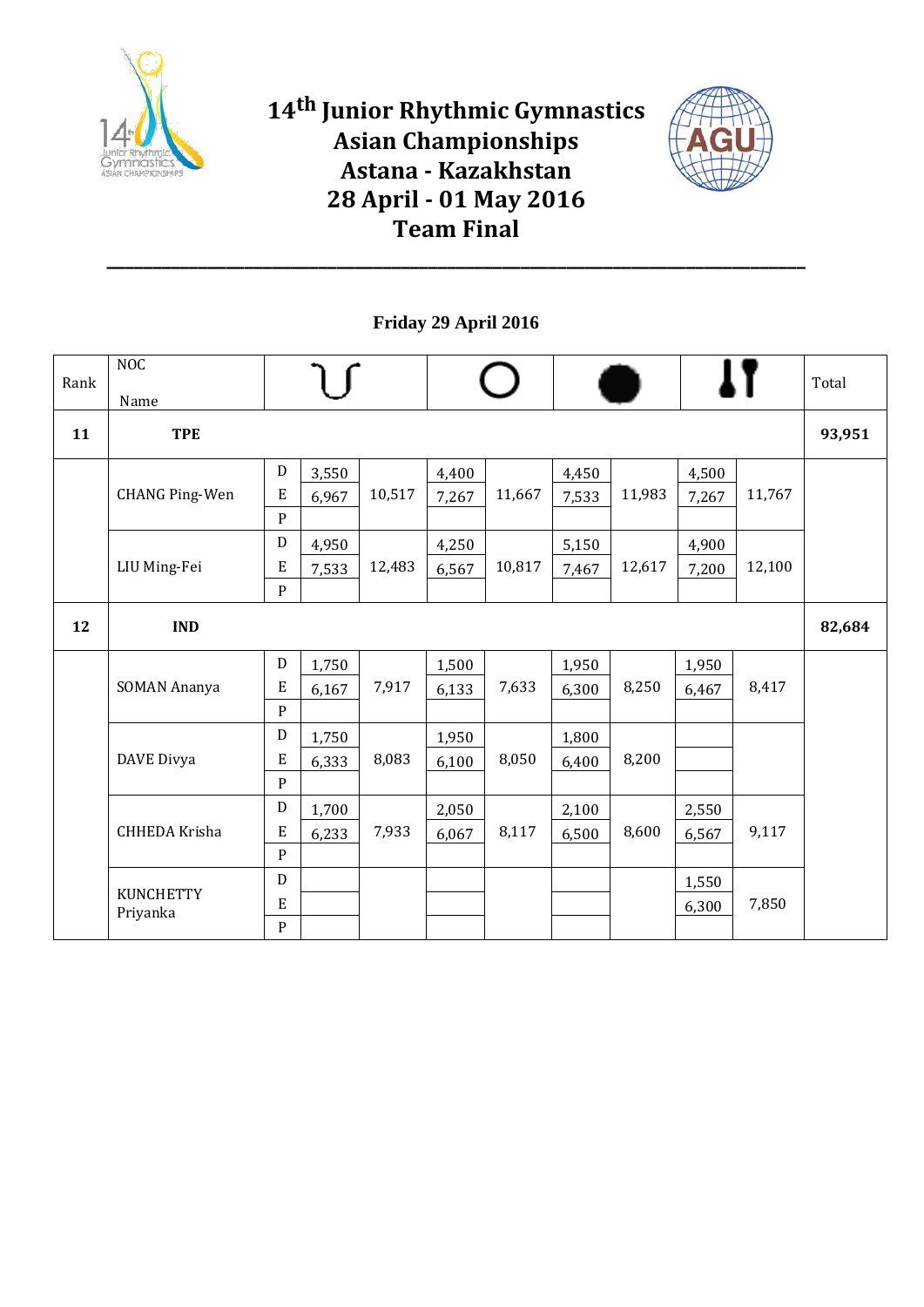

\_\_\_\_\_\_\_\_\_\_\_\_\_\_\_\_\_\_\_\_\_\_\_\_\_\_\_\_\_\_\_\_\_\_\_\_\_\_\_\_\_\_\_\_\_\_\_\_\_\_\_\_\_\_\_\_\_\_\_\_\_\_\_



#### Date: 28 – 29 April 2016

| Rank           | <b>Name</b>                  | <b>NOC</b><br>Code |        |        |        |        | <b>Total</b> |   |
|----------------|------------------------------|--------------------|--------|--------|--------|--------|--------------|---|
| 1              | <b>KITA Sumire</b>           | <b>JPN</b>         | 15,250 | 15,350 | 14,183 | 15,333 | 45,933       | Q |
| 2              | ADILKHANOVA Alina            | KAZ                | 15,350 | 14,917 | 15,050 | 15,433 | 45,833       | Q |
| 3              | <b>TLEKENOVA Adilya</b>      | <b>KAZ</b>         | 14,967 | 15,567 | 15,017 | 14,683 | 45,550       | Q |
| 4              | VASSENKINA Alyona            | KAZ                | 15,117 | 14,817 |        | 15,133 | 45,067       |   |
| 5              | <b>TYAN Milana</b>           | <b>UZB</b>         | 14,717 |        | 14,817 | 14,767 | 44,300       | Q |
| 6              | <b>USMANOVA Nurinisso</b>    | <b>UZB</b>         | 15,267 | 14,067 | 14,967 |        | 44,300       | Q |
| $\overline{7}$ | KISELYOVA Aleksiya           | <b>UZB</b>         | 13,917 | 14,817 | 13,433 | 14,950 | 43,683       |   |
| 8              | SEO Goeun                    | <b>KOR</b>         | 13,550 | 14,050 | 12,833 | 14,617 | 42,217       | Q |
| 9              | ZAINUL ARIFFIN Nur Naieme    | <b>MAS</b>         | 14,117 | 13,783 |        | 13,750 | 41,650       | Q |
| 10             | <b>BYKOVSKAIA Agata</b>      | KGZ                | 12,433 | 12,817 | 13,717 | 14,067 | 40,600       | Q |
| 11             | <b>KIM Minju</b>             | <b>KOR</b>         | 12,317 | 12,450 | 13,550 | 13,733 | 39,733       | Q |
| 12             | HOH Rayna Khai Ling          | <b>MAS</b>         | 12,800 | 13,000 | 13,833 | 11,950 | 39,633       | Q |
| 13             | YAMADA Aino                  | <b>JPN</b>         |        | 14,350 | 13,667 | 10,950 | 38,967       |   |
| 14             | NG Jia Wen                   | <b>MAS</b>         | 13,200 | 11,000 | 13,500 | 11,933 | 38,633       |   |
| 15             | IZABEKOVA Aisha              | KGZ                | 11,667 | 12,133 | 13,467 | 12,367 | 37,967       | Q |
| 16             | OIWA Chisaki                 | <b>JPN</b>         | 12,783 | 13,383 | 11,633 | 11,800 | 37,967       |   |
| 17             | LIU Ming-Fei                 | <b>TPE</b>         | 12,483 | 10,817 | 12,617 | 12,100 | 37,200       | Q |
| 18             | <b>CHANG Ping-Wen</b>        | <b>TPE</b>         | 10,517 | 11,667 | 11,983 | 11,767 | 35,417       | Q |
| 19             | <b>KHASHBAT Undram</b>       | <b>MGL</b>         | 11,550 | 11,133 |        | 12,100 | 34,783       | Q |
| 20             | PATANASAK Kanpitcha          | <b>THA</b>         | 11,200 | 11,600 | 11,700 | 11,367 | 34,667       | Q |
| 21             | LAU Michele Petrova Xin Ling | <b>SIN</b>         | 11,467 | 10,783 | 10,867 | 12,000 | 34,333       | R |
| 22             | TAN Ying Avryl               | <b>SIN</b>         | 9,883  | 10,083 | 12,100 | 10,783 | 32,967       | R |
| 23             | JEDTHUMRONG Pornnutcha       | THA                | 9,200  | 10,750 | 11,933 | 10,167 | 32,850       |   |
| 24             | ENKHTUVSHIN Enkhdalai        | <b>MGL</b>         | 10,333 |        | 10,700 | 10,983 | 32,017       |   |
| 25             | <b>TAN Aiko</b>              | <b>SIN</b>         | 11,117 | 9,783  | 10,717 | 10,167 | 32,000       |   |
| 26             | WAN Ka Kei                   | <b>HKG</b>         | 8,500  | 9,233  | 10,583 | 11,117 | 30,933       |   |
| 27             | YEUNG Hilda                  | <b>HKG</b>         | 8,533  | 10,083 | 10,000 | 10,267 | 30,350       |   |
| 28             | TSOGT Zulzaya                | <b>MGL</b>         | 10,567 | 10,000 | 9,233  |        | 29,800       |   |
| 29             | ALI Sun Yi                   | <b>HKG</b>         | 7,867  | 9,067  | 9,750  | 10,533 | 29,350       |   |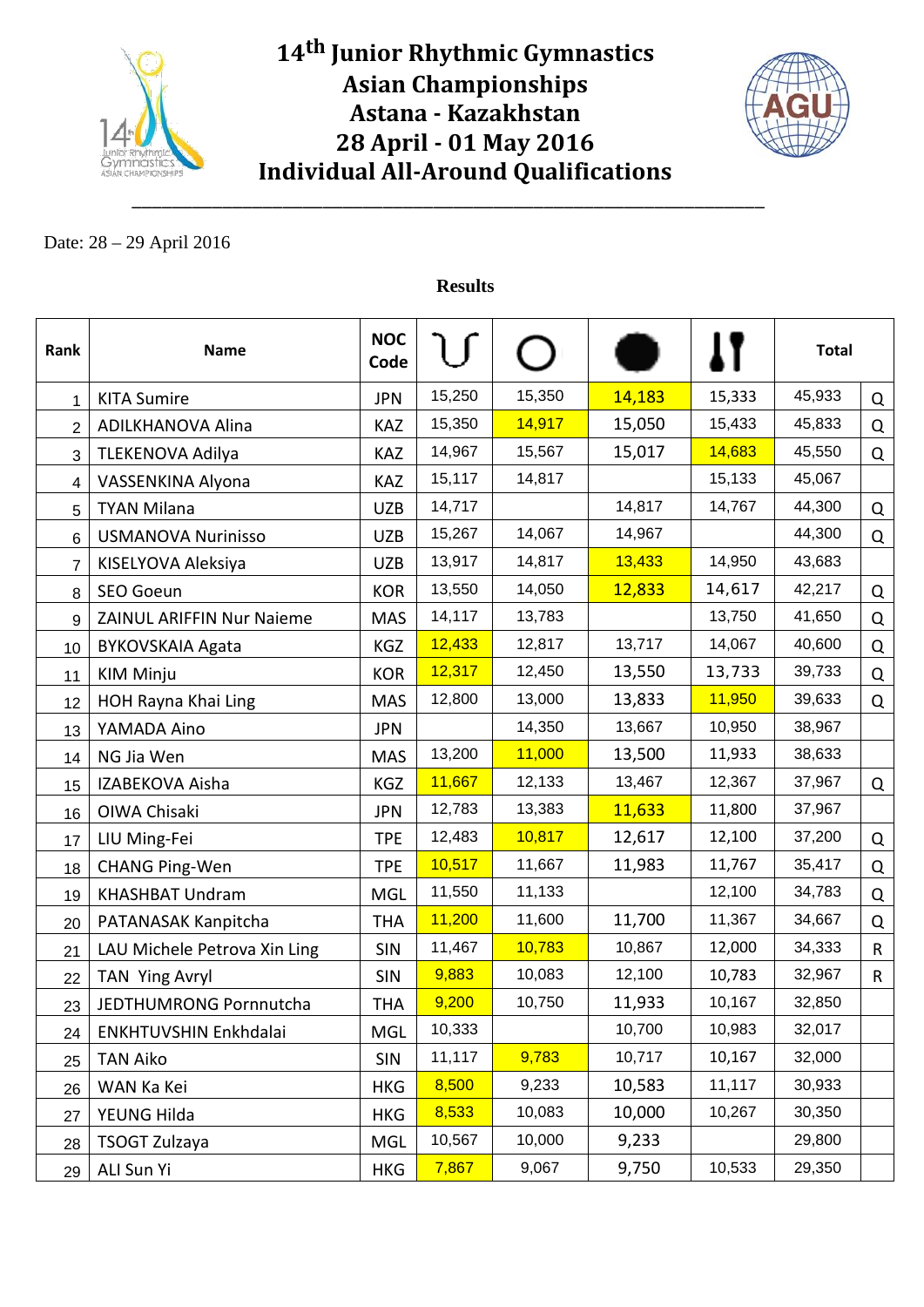| 30 | SOD-OD Enkhjin              | MGL        |        | 9,733  | 9,233  | 9,300  | 28,267 |
|----|-----------------------------|------------|--------|--------|--------|--------|--------|
| 31 | ZAKIROVA Lola               | <b>UZB</b> |        | 13,750 |        | 13,383 | 27,133 |
| 32 | <b>USUBALIEVA Aiana</b>     | <b>KGZ</b> |        | 13,200 |        | 13,517 | 26,717 |
| 33 | CHHEDA Krisha               | <b>IND</b> | 7,933  | 8,117  | 8,600  | 9,117  | 25,833 |
| 34 | <b>AHN Yeojin</b>           | <b>KOR</b> | 12,383 | 13,383 |        |        | 25,767 |
| 35 | <b>SOMAN Ananya</b>         | <b>IND</b> | 7,917  | 7,633  | 8,250  | 8,417  | 24,583 |
| 36 | <b>JOUNG Ga Youn</b>        | <b>KOR</b> |        |        | 11,117 | 13,383 | 24,500 |
| 37 | <b>GALIUK Diana</b>         | KGZ        | 12,500 |        | 11,933 |        | 24,433 |
| 38 | DAVE Divya                  | <b>IND</b> | 8,083  | 8,050  | 8,200  |        | 24,333 |
| 39 | <b>TANTHATHODTHAM Arisa</b> | THA        | 10,600 |        |        | 10,767 | 21,367 |
| 40 | <b>KULSANAWONG Nat</b>      | <b>THA</b> |        | 9,783  | 10,933 |        | 20,717 |
| 41 | RUSTEMOVA Amina             | <b>KAZ</b> |        |        | 15,167 |        | 15,167 |
| 42 | <b>KOIKE Karin</b>          | <b>JPN</b> | 14,217 |        |        |        | 14,217 |
| 43 | FONG Wan Qin                | <b>MAS</b> |        |        | 10,800 |        | 10,800 |
| 44 | <b>KUNCHETTY Priyanka</b>   | <b>IND</b> |        |        |        | 7,850  | 7,850  |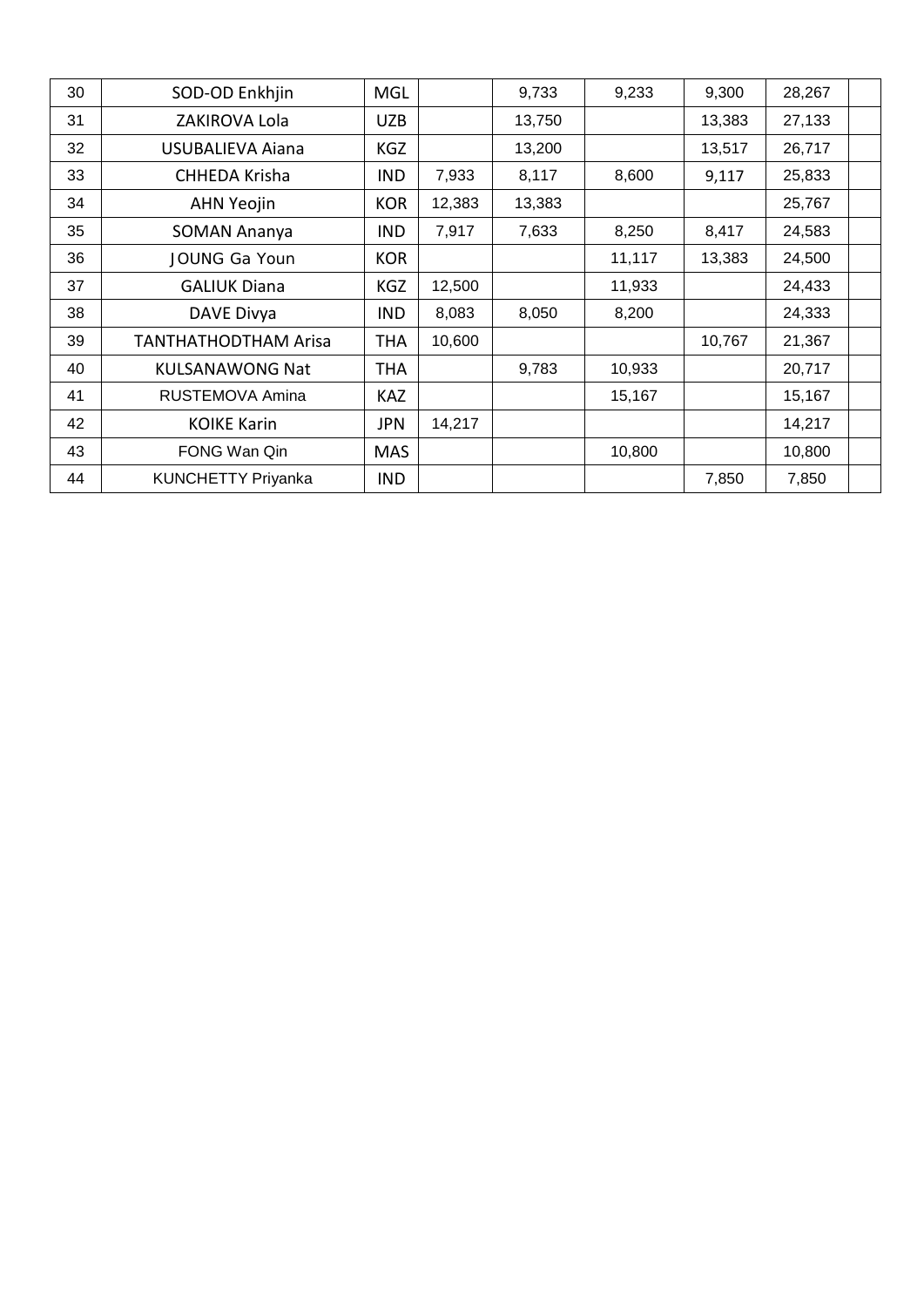



#### **28 – 29 April 2016**

|                  |                                  | <b>NOC</b> |              |             |
|------------------|----------------------------------|------------|--------------|-------------|
| Rank             | <b>Name</b>                      | Code       | <b>Total</b> |             |
| 1                | <b>ADILKHANOVA Alina</b>         | <b>KAZ</b> | 15,350       | Q           |
| $\overline{2}$   | <b>USMANOVA Nurinisso</b>        | <b>UZB</b> | 15,267       | Q           |
| 3                | <b>KITA Sumire</b>               | <b>JPN</b> | 15,250       | Q           |
| 4                | VASSENKINA Alyona                | <b>KAZ</b> | 15,117       | Q           |
| 5                | <b>TLEKENOVA Adilya</b>          | <b>KAZ</b> | 14,967       |             |
| 6                | <b>TYAN Milana</b>               | <b>UZB</b> | 14,717       | Q           |
| 7                | <b>KOIKE Karin</b>               | <b>JPN</b> | 14,217       | Q           |
| 8                | <b>ZAINUL ARIFFIN Nur Naieme</b> | <b>MAS</b> | 14,117       | Q           |
| $\boldsymbol{9}$ | KISELYOVA Aleksiya               | <b>UZB</b> | 13,917       |             |
| 10               | <b>SEO Goeun</b>                 | <b>KOR</b> | 13,550       | Q           |
| 11               | NG Jia Wen                       | <b>MAS</b> | 13,200       | $\bf R$     |
| 12               | <b>HOH Rayna Khai Ling</b>       | <b>MAS</b> | 12,800       |             |
| 13               | OIWA Chisaki                     | <b>JPN</b> | 12,783       |             |
| 14               | <b>GALIUK Diana</b>              | <b>KGZ</b> | 12,500       | $\mathbf R$ |
| 15               | LIU Ming-Fei                     | <b>TPE</b> | 12,483       |             |
| 16               | <b>BYKOVSKAIA Agata</b>          | KGZ        | 12,433       |             |
| 17               | <b>AHN Yeojin</b>                | <b>KOR</b> | 12,383       |             |
| 18               | <b>KIM Minju</b>                 | <b>KOR</b> | 12,317       |             |
| 19               | IZABEKOVA Aisha                  | <b>KGZ</b> | 11,667       |             |
| 20               | <b>KHASHBAT Undram</b>           | <b>MGL</b> | 11,550       |             |
| 21               | LAU Michele Petrova Xin Ling     | <b>SIN</b> | 11,467       |             |
| 22               | PATANASAK Kanpitcha              | <b>THA</b> | 11,200       |             |
| 23               | <b>TAN Aiko</b>                  | <b>SIN</b> | 11,117       |             |
| 24               | <b>TANTHATHODTHAM Arisa</b>      | <b>THA</b> | 10,600       |             |
| 25               | TSOGT Zulzaya                    | <b>MGL</b> | 10,567       |             |
| 26               | <b>CHANG Ping-Wen</b>            | <b>TPE</b> | 10,517       |             |
| 27               | ENKHTUVSHIN Enkhdalai            | <b>MGL</b> | 10,333       |             |
| 28               | TAN Ying Avryl                   | <b>SIN</b> | 9,883        |             |
| 29               | JEDTHUMRONG Pornnutcha           | THA        | 9,200        |             |
| 30               | YEUNG Hilda                      | <b>HKG</b> | 8,533        |             |
| 31               | WAN Ka Kei                       | <b>HKG</b> | 8,500        |             |
| 32               | DAVE Divya                       | <b>IND</b> | 8,083        |             |
| 33               | CHHEDA Krisha                    | <b>IND</b> | 7,933        |             |
| 34               | <b>SOMAN Ananya</b>              | <b>IND</b> | 7,917        |             |
| 35               | ALI Sun Yi                       | <b>HKG</b> | 7,867        |             |

# **Results**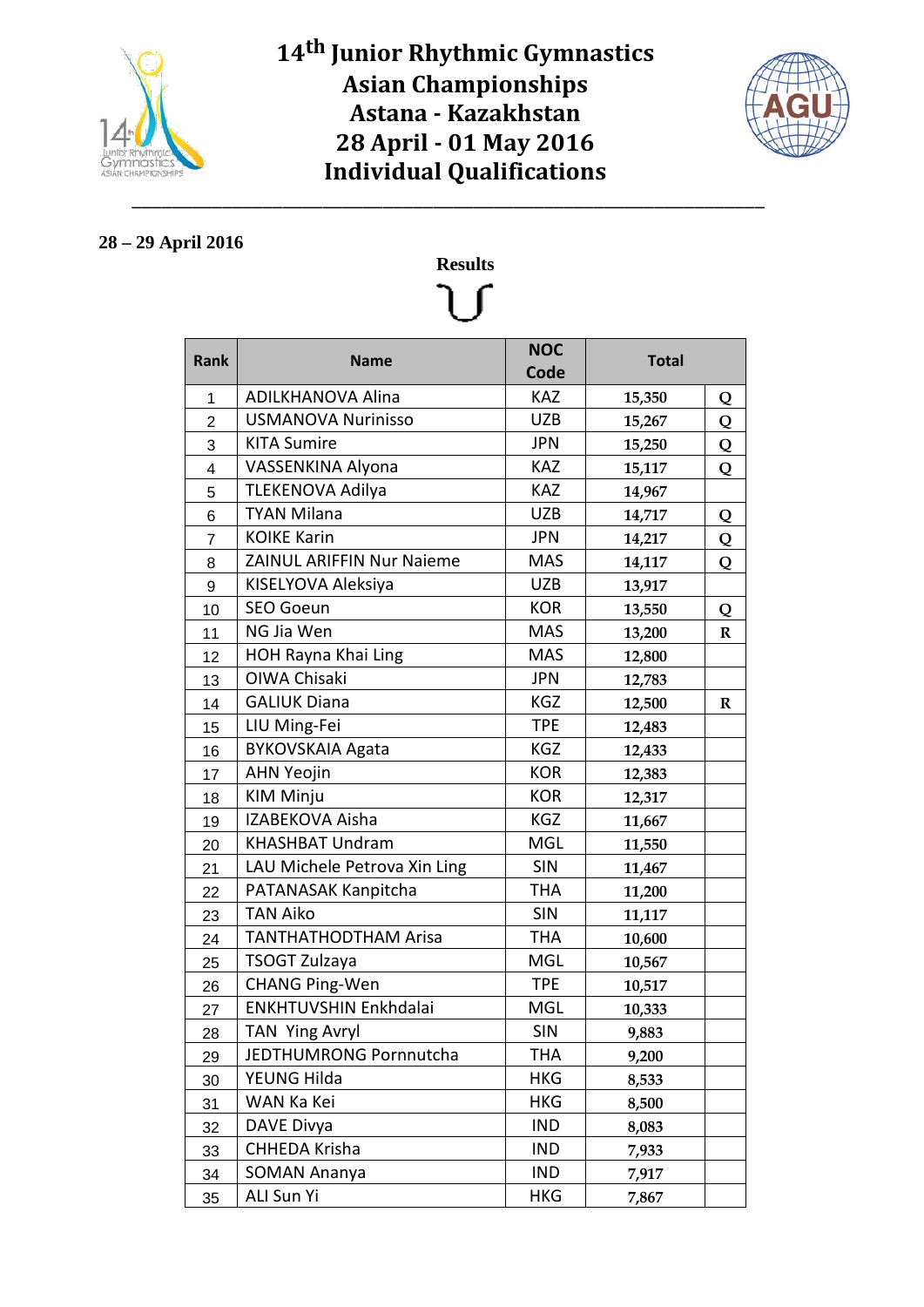



#### **28 – 29 April 2016**

# **Results**

| Rank         | <b>Name</b>                  | <b>NOC</b><br>Code | <b>Total</b> |             |
|--------------|------------------------------|--------------------|--------------|-------------|
| $\mathbf{1}$ | <b>TLEKENOVA Adilya</b>      | <b>KAZ</b>         | 15,567       | Q           |
| 2            | <b>KITA Sumire</b>           | JPN                | 15,350       | Q           |
| 3            | <b>ADILKHANOVA Alina</b>     | <b>KAZ</b>         | 14,917       | Q           |
| 4            | VASSENKINA Alyona            | <b>KAZ</b>         | 14,817       |             |
| 5            | KISELYOVA Aleksiya           | <b>UZB</b>         | 14,817       | Q           |
| 6            | YAMADA Aino                  | <b>JPN</b>         | 14,350       | Q           |
| 7            | <b>USMANOVA Nurinisso</b>    | <b>UZB</b>         | 14,067       | Q           |
| 8            | <b>SEO Goeun</b>             | <b>KOR</b>         | 14,050       | Q           |
| 9            | <b>AHN Yeojin</b>            | <b>KOR</b>         | 13,967       | Q           |
| 10           | ZAINUL ARIFFIN Nur Naieme    | <b>MAS</b>         | 13,783       | $\mathbf R$ |
| 11           | ZAKIROVA Lola                | <b>UZB</b>         | 13,750       |             |
| 12           | <b>OIWA Chisaki</b>          | <b>JPN</b>         | 13,383       |             |
| 13           | <b>USUBALIEVA Aiana</b>      | KGZ                | 13,200       | $\mathbf R$ |
| 14           | HOH Rayna Khai Ling          | <b>MAS</b>         | 13,000       |             |
| 15           | <b>BYKOVSKAIA Agata</b>      | KGZ                | 12,817       |             |
| 16           | <b>KIM Minju</b>             | <b>KOR</b>         | 12,450       |             |
| 17           | IZABEKOVA Aisha              | KGZ                | 12,133       |             |
| 18           | <b>CHANG Ping-Wen</b>        | <b>TPE</b>         | 11,667       |             |
| 19           | PATANASAK Kanpitcha          | <b>THA</b>         | 11,600       |             |
| 20           | <b>KHASHBAT Undram</b>       | <b>MGL</b>         | 11,133       |             |
| 21           | NG Jia Wen                   | <b>MAS</b>         | 11,000       |             |
| 22           | LIU Ming-Fei                 | <b>TPE</b>         | 10,817       |             |
| 23           | LAU Michele Petrova Xin Ling | <b>SIN</b>         | 10,783       |             |
| 24           | JEDTHUMRONG Pornnutcha       | <b>THA</b>         | 10,750       |             |
| 25           | YEUNG Hilda                  | HKG                | 10,083       |             |
| 26           | TAN Ying Avryl               | SIN                | 10,083       |             |
| 27           | TSOGT Zulzaya                | <b>MGL</b>         | 10,000       |             |
| 28           | <b>KULSANAWONG Nat</b>       | <b>THA</b>         | 9,783        |             |
| 29           | TAN Aiko                     | <b>SIN</b>         | 9,783        |             |
| 30           | SOD-OD Enkhjin               | MGL                | 9,733        |             |
| 31           | WAN Ka Kei                   | <b>HKG</b>         | 9,233        |             |
| 32           | ALI Sun Yi                   | HKG                | 9,067        |             |
| 33           | CHHEDA Krisha                | IND                | 8,117        |             |
| 34           | DAVE Divya                   | IND                | 8,050        |             |
| 35           | <b>SOMAN Ananya</b>          | <b>IND</b>         | 7,633        |             |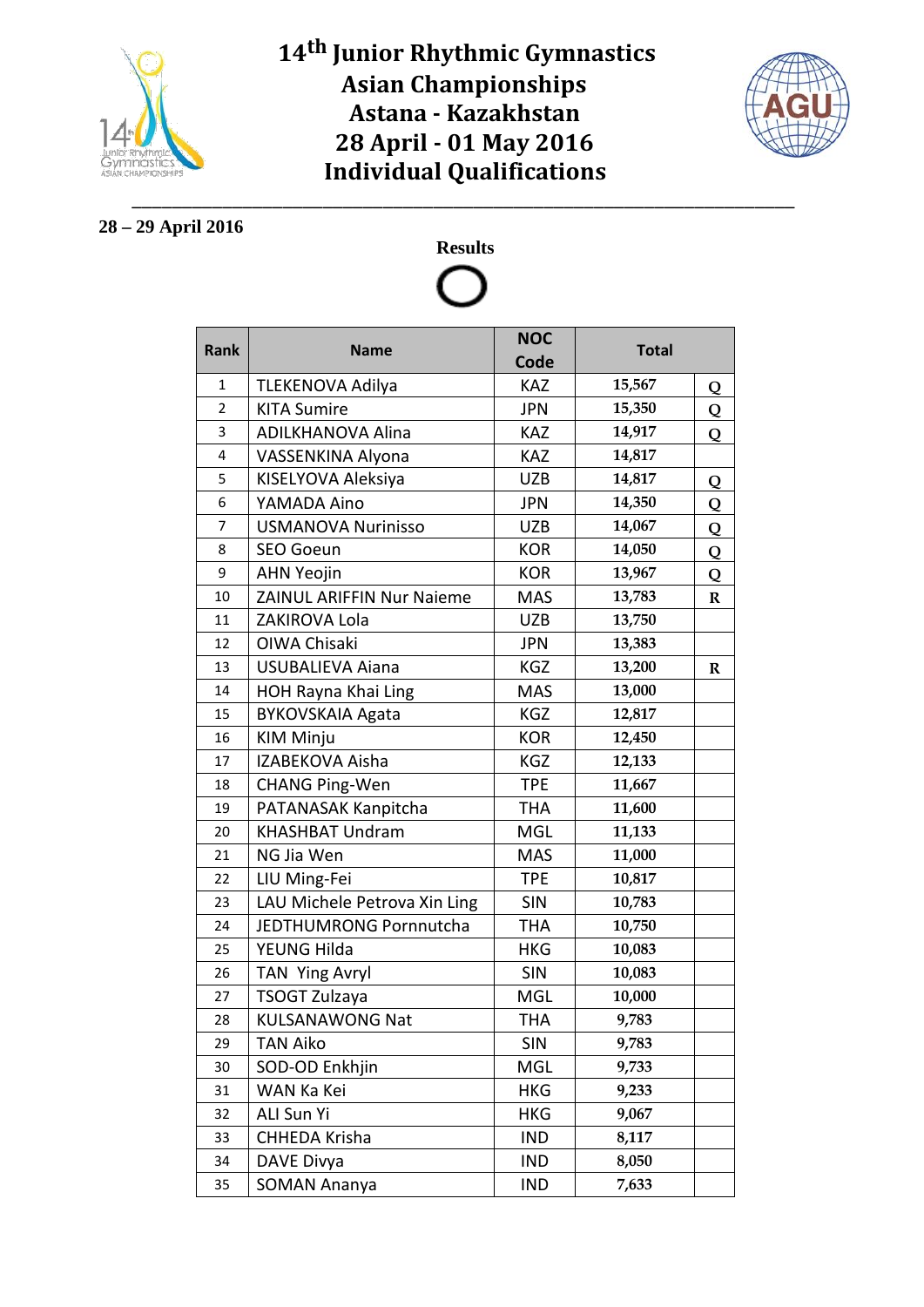



\_\_\_\_\_\_\_\_\_\_\_\_\_\_\_\_\_\_\_\_\_\_\_\_\_\_\_\_\_\_\_\_\_\_\_\_\_\_\_\_\_\_\_\_\_\_\_\_\_\_\_\_\_\_\_\_\_\_\_\_\_\_\_\_\_\_ **28 – 29 April 2016**



| Rank           | <b>Name</b>                  | <b>NOC</b> | <b>Total</b> |             |  |  |
|----------------|------------------------------|------------|--------------|-------------|--|--|
|                |                              | Code       |              |             |  |  |
| $\mathbf{1}$   | RUSTEMOVA Amina              | <b>KAZ</b> | 15,167       | Q           |  |  |
| $\overline{2}$ | <b>ADILKHANOVA Alina</b>     | KAZ        | 15,050       | Q           |  |  |
| 3              | <b>TLEKENOVA Adilya</b>      | <b>KAZ</b> | 15,017       |             |  |  |
| 4              | <b>USMANOVA Nurinisso</b>    | <b>UZB</b> | 14,967       | Q           |  |  |
| 5              | <b>TYAN Milana</b>           | <b>UZB</b> | 14,817       | Q           |  |  |
| 6              | <b>KITA Sumire</b>           | <b>JPN</b> | 14,183       | Q           |  |  |
| 7              | HOH Rayna Khai Ling          | <b>MAS</b> | 13,833       | Q           |  |  |
| 8              | <b>BYKOVSKAIA Agata</b>      | KGZ        | 13,717       | Q           |  |  |
| 9              | YAMADA Aino                  | <b>JPN</b> | 13,667       | Q           |  |  |
| 10             | <b>KIM Minju</b>             | <b>KOR</b> | 13,550       | $\mathbf R$ |  |  |
| 11             | NG Jia Wen                   | <b>MAS</b> | 13,500       | $\mathbf R$ |  |  |
| 12             | IZABEKOVA Aisha              | KGZ        | 13,467       |             |  |  |
| 13             | ZAKIROVA Lola                | <b>UZB</b> | 13,433       |             |  |  |
| 14             | <b>SEO Goeun</b>             | <b>KOR</b> | 12,833       |             |  |  |
| 15             | LIU Ming-Fei                 | <b>TPE</b> | 12,617       |             |  |  |
| 16             | TAN Ying Avryl               | <b>SIN</b> | 12,100       |             |  |  |
| 17             | <b>CHANG Ping-Wen</b>        | <b>TPE</b> | 11,983       |             |  |  |
| 18             | <b>GALIUK Diana</b>          | KGZ        | 11,933       |             |  |  |
| 19             | JEDTHUMRONG Pornnutcha       | THA        | 11,933       |             |  |  |
| 20             | PATANASAK Kanpitcha          | <b>THA</b> | 11,700       |             |  |  |
| 21             | OIWA Chisaki                 | <b>JPN</b> | 11,633       |             |  |  |
| 22             | <b>JOUNG Ga Youn</b>         | <b>KOR</b> | 11,117       |             |  |  |
| 23             | <b>KULSANAWONG Nat</b>       | THA        | 10,933       |             |  |  |
| 24             | LAU Michele Petrova Xin Ling | <b>SIN</b> | 10,867       |             |  |  |
| 25             | FONG Wan Qin                 | <b>MAS</b> | 10,800       |             |  |  |
| 26             | <b>TAN Aiko</b>              | <b>SIN</b> | 10,717       |             |  |  |
| 27             | ENKHTUVSHIN Enkhdalai        | <b>MGL</b> | 10,700       |             |  |  |
| 28             | WAN Ka Kei                   | <b>HKG</b> | 10,583       |             |  |  |
| 29             | YEUNG Hilda                  | <b>HKG</b> | 10,000       |             |  |  |
| 30             | ALI Sun Yi                   | <b>HKG</b> | 9,750        |             |  |  |
| 31             | SOD-OD Enkhjin               | <b>MGL</b> | 9,233        |             |  |  |
| 32             | <b>TSOGT Zulzaya</b>         | <b>MGL</b> | 9,233        |             |  |  |
| 33             | CHHEDA Krisha                | <b>IND</b> | 8,600        |             |  |  |
| 34             | SOMAN Ananya                 | <b>IND</b> | 8,250        |             |  |  |
| 35             | DAVE Divya                   | <b>IND</b> | 8,200        |             |  |  |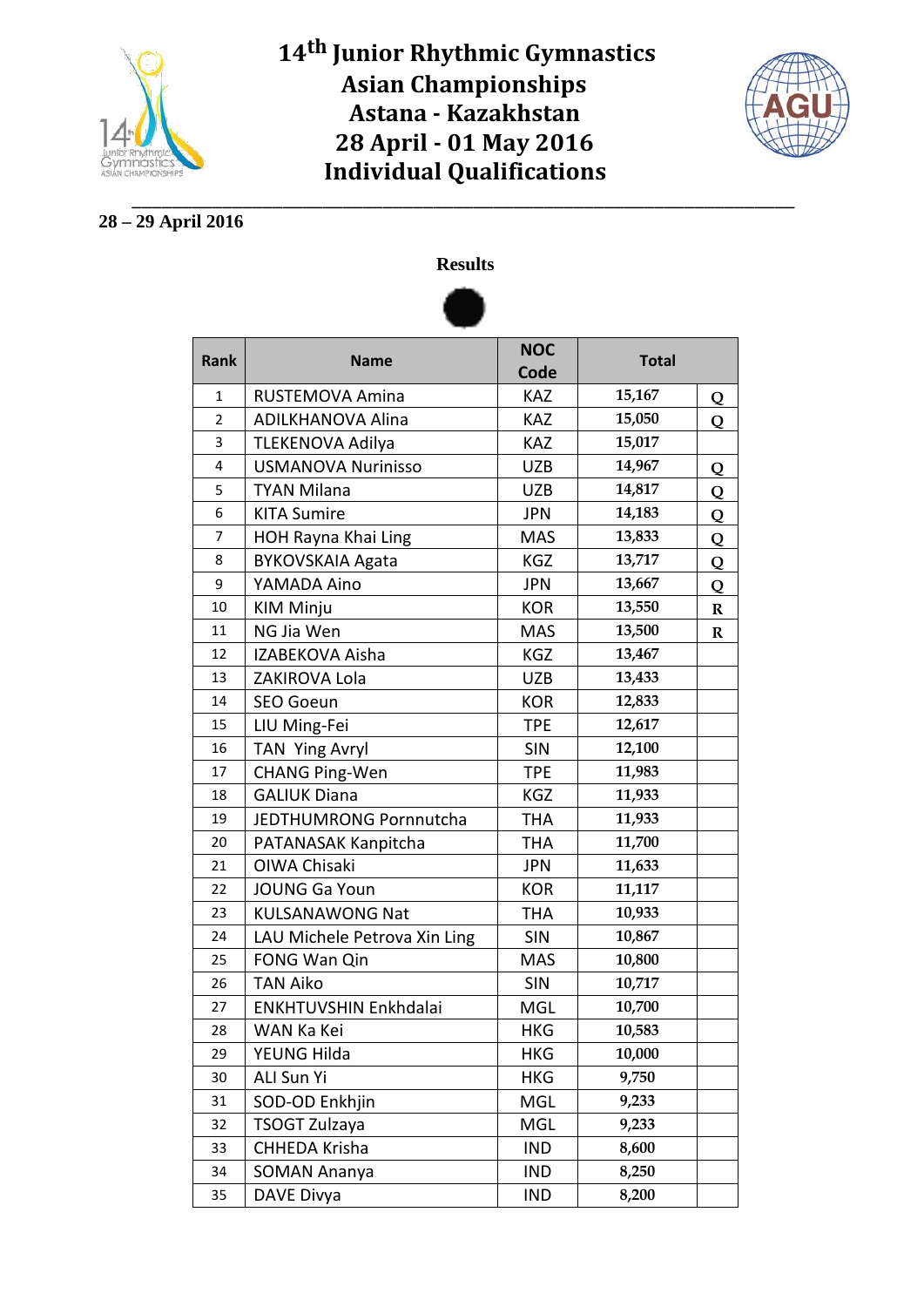



#### \_\_\_\_\_\_\_\_\_\_\_\_\_\_\_\_\_\_\_\_\_\_\_\_\_\_\_\_\_\_\_\_\_\_\_\_\_\_\_\_\_\_\_\_\_\_\_\_\_\_\_\_\_\_\_\_\_\_\_\_\_\_\_\_\_\_ **28 – 29 April 2016**

| <b>Rank</b>    | <b>Name</b>                      | <b>NOC</b> | <b>Total</b> |             |
|----------------|----------------------------------|------------|--------------|-------------|
|                |                                  | Code       |              |             |
| 1              | <b>ADILKHANOVA Alina</b>         | KAZ        | 15,433       | Q           |
| $\overline{2}$ | <b>KITA Sumire</b>               | <b>JPN</b> | 15,333       | Q           |
| 3              | VASSENKINA Alyona                | <b>KAZ</b> | 15,133       | Q           |
| 4              | KISELYOVA Aleksiya               | <b>UZB</b> | 14,950       | Q           |
| 5              | <b>TYAN Milana</b>               | <b>UZB</b> | 14,767       | Q           |
| 6              | <b>TLEKENOVA Adilya</b>          | <b>KAZ</b> | 14,683       |             |
| 7              | <b>SEO Goeun</b>                 | <b>KOR</b> | 14,617       | Q           |
| 8              | <b>BYKOVSKAIA Agata</b>          | KGZ        | 14,067       | Q           |
| 9              | <b>ZAINUL ARIFFIN Nur Naieme</b> | <b>MAS</b> | 13,750       | Q           |
| 10             | <b>KIM Minju</b>                 | <b>KOR</b> | 13,733       | $\mathbf R$ |
| 11             | <b>USUBALIEVA Aiana</b>          | KGZ        | 13,517       | $\mathbf R$ |
| 12             | <b>JOUNG Ga Youn</b>             | <b>KOR</b> | 13,383       |             |
| 13             | ZAKIROVA Lola                    | <b>UZB</b> | 13,383       |             |
| 14             | IZABEKOVA Aisha                  | <b>KGZ</b> | 12,367       |             |
| 15             | LIU Ming-Fei                     | <b>TPE</b> | 12,100       |             |
| 16             | <b>KHASHBAT Undram</b>           | <b>MGL</b> | 12,100       |             |
| 17             | LAU Michele Petrova Xin Ling     | <b>SIN</b> | 12,000       |             |
| 18             | <b>HOH Rayna Khai Ling</b>       | <b>MAS</b> | 11,950       |             |
| 19             | NG Jia Wen                       | <b>MAS</b> | 11,933       |             |
| 20             | <b>OIWA Chisaki</b>              | <b>JPN</b> | 11,800       |             |
| 21             | <b>CHANG Ping-Wen</b>            | <b>TPE</b> | 11,767       |             |
| 22             | PATANASAK Kanpitcha              | <b>THA</b> | 11,367       |             |
| 23             | WAN Ka Kei                       | <b>HKG</b> | 11,117       |             |
| 24             | <b>ENKHTUVSHIN Enkhdalai</b>     | <b>MGL</b> | 10,983       |             |
| 25             | YAMADA Aino                      | <b>JPN</b> | 10,950       |             |
| 26             | <b>TAN Ying Avryl</b>            | <b>SIN</b> | 10,783       |             |
| 27             | TANTHATHODTHAM Arisa             | <b>THA</b> | 10,767       |             |
| 28             | ALI Sun Yi                       | <b>HKG</b> | 10,533       |             |
| 29             | YEUNG Hilda                      | <b>HKG</b> | 10,267       |             |
| 30             | <b>TAN Aiko</b>                  | <b>SIN</b> | 10,167       |             |
| 31             | JEDTHUMRONG Pornnutcha           | <b>THA</b> | 10,167       |             |
| 32             | SOD-OD Enkhjin                   | <b>MGL</b> | 9,300        |             |
| 33             | CHHEDA Krisha                    | <b>IND</b> | 9,117        |             |
| 34             | <b>SOMAN Ananya</b>              | <b>IND</b> | 8,417        |             |
| 35             | <b>KUNCHETTY Priyanka</b>        | <b>IND</b> | 7,850        |             |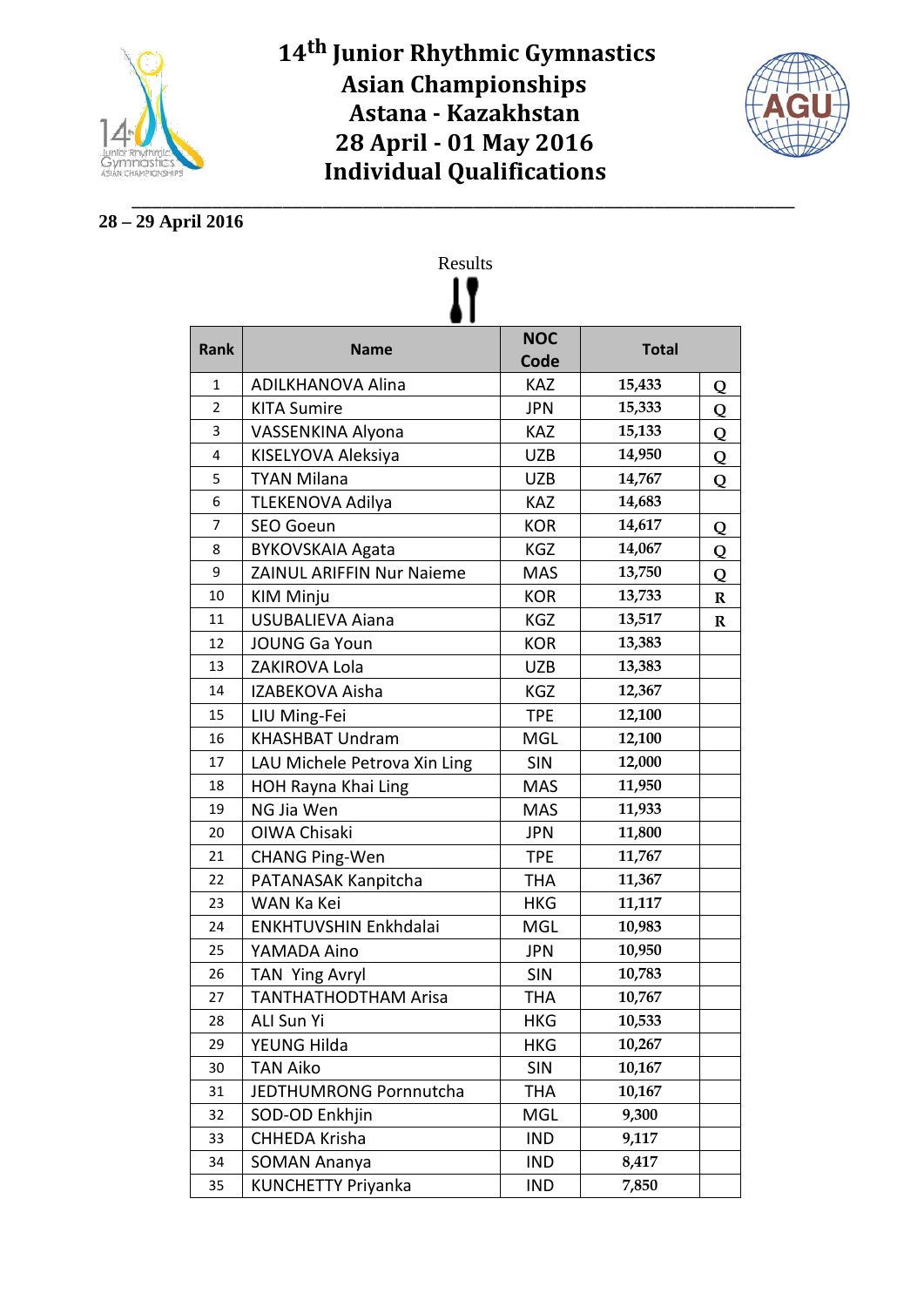



\_\_\_\_\_\_\_\_\_\_\_\_\_\_\_\_\_\_\_\_\_\_\_\_\_\_\_\_\_\_\_\_\_\_\_\_\_\_\_\_\_\_\_\_\_\_\_\_\_\_\_\_\_\_\_\_\_\_\_\_\_\_\_

| Rank           | <b>Name</b>                      | <b>NOC</b><br>Code | <b>Total</b> |       |        |  |  |
|----------------|----------------------------------|--------------------|--------------|-------|--------|--|--|
|                |                                  |                    | D            | 7,350 |        |  |  |
| $\mathbf{1}$   | <b>KITA</b> Sumire               | JPN                | E            | 8,600 | 15,950 |  |  |
|                |                                  |                    | $\mathbf{P}$ |       |        |  |  |
|                |                                  |                    | D            | 6,800 |        |  |  |
| $\overline{2}$ | ADILKHANOVA Alina                | <b>KAZ</b>         | E<br>P       | 8,333 | 15,133 |  |  |
|                |                                  |                    | D            | 6,750 |        |  |  |
| 3              | <b>USMANOVA Nurinisso</b>        | <b>UZB</b>         | E            | 8,367 | 15,117 |  |  |
|                |                                  |                    | $\mathbf{P}$ |       |        |  |  |
|                |                                  |                    | D            | 6,900 | 15,100 |  |  |
| 4              | VASSENKINA Alyona                | <b>KAZ</b>         | E            | 8,200 |        |  |  |
|                |                                  |                    | P            |       |        |  |  |
|                |                                  | JPN                | D            | 5,750 | 13,750 |  |  |
| 5              | <b>KOIKE Karin</b>               |                    | E            | 8,000 |        |  |  |
|                |                                  |                    | P            |       |        |  |  |
|                |                                  |                    | D            | 5,350 |        |  |  |
| 6              | TYAN Milana                      | <b>UZB</b>         | E            | 7,433 | 12,783 |  |  |
|                |                                  |                    | P            |       |        |  |  |
|                |                                  |                    | D            | 5,300 |        |  |  |
| 7              | SEO Goeun                        | <b>KOR</b>         | E            | 7,433 | 12,733 |  |  |
|                |                                  |                    | P            |       |        |  |  |
|                |                                  | <b>MAS</b>         | D            | 5,550 | 12,283 |  |  |
| 8              | <b>ZAINUL ARIFFIN Nur Najeme</b> |                    | E            | 7,333 |        |  |  |
|                |                                  |                    | $\mathbf P$  | 0,600 |        |  |  |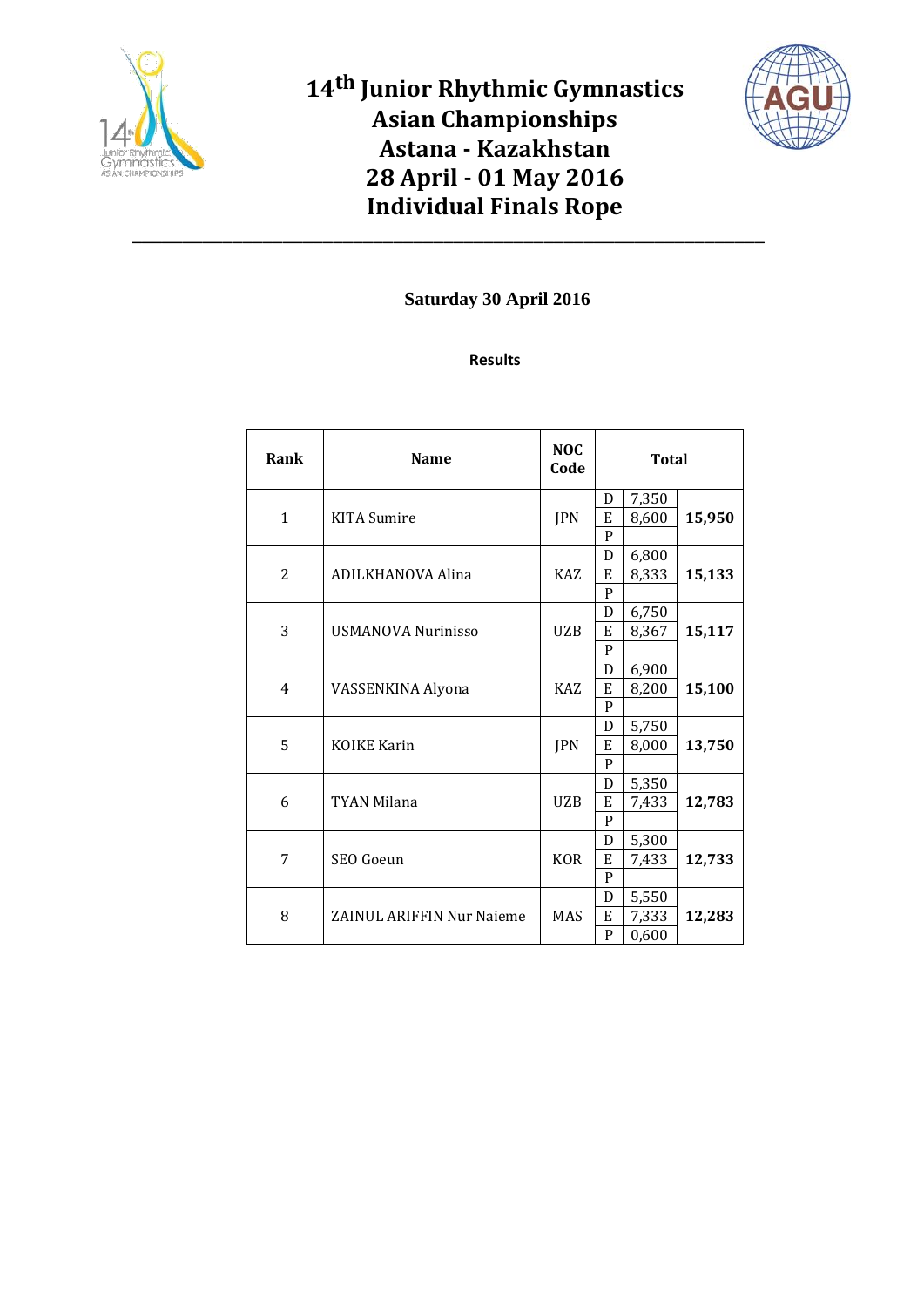



\_\_\_\_\_\_\_\_\_\_\_\_\_\_\_\_\_\_\_\_\_\_\_\_\_\_\_\_\_\_\_\_\_\_\_\_\_\_\_\_\_\_\_\_\_\_\_\_\_\_\_\_\_\_\_\_\_\_\_\_\_\_\_

| Rank           | <b>Name</b>               | <b>NOC</b><br>Code | <b>Total</b> |       |        |  |
|----------------|---------------------------|--------------------|--------------|-------|--------|--|
|                |                           |                    | D            | 7,250 |        |  |
| $\mathbf{1}$   | ADILKHANOVA Alina         | <b>KAZ</b>         | E            | 8,633 | 15,883 |  |
|                |                           |                    | P            |       |        |  |
|                |                           |                    | D            | 6,750 |        |  |
| $\overline{2}$ | <b>USMANOVA Nurinisso</b> | <b>UZB</b>         | E            | 8,400 | 15,150 |  |
|                |                           |                    | P            |       |        |  |
|                |                           |                    | D            | 6,850 | 15,050 |  |
| 3              | <b>KITA</b> Sumire        | <b>JPN</b>         | E            | 8,200 |        |  |
|                |                           |                    | P            |       |        |  |
|                | KISELYOVA Aleksiya        | <b>UZB</b>         | D            | 6,700 | 15,017 |  |
| $\overline{4}$ |                           |                    | E            | 8,467 |        |  |
|                |                           |                    | P            | 0,150 |        |  |
|                | TLEKENOVA Adilya          | <b>KAZ</b>         | D            | 6,850 | 14,950 |  |
| 5              |                           |                    | E            | 8,100 |        |  |
|                |                           |                    | P            |       |        |  |
|                |                           |                    | D            | 6,300 |        |  |
| 6              | <b>AHN Yeojin</b>         | <b>KOR</b>         | E            | 8,100 | 14,400 |  |
|                |                           |                    | $\mathbf{P}$ |       |        |  |
|                | SEO Goeun                 |                    | D            | 4,650 |        |  |
| 7              |                           | <b>KOR</b>         | E            | 7,467 | 12,117 |  |
|                |                           |                    | P            |       |        |  |
|                |                           | <b>JPN</b>         | D            | 4,650 | 11,783 |  |
| 8              | YAMADA Aino               |                    | E            | 7,133 |        |  |
|                |                           |                    | P            |       |        |  |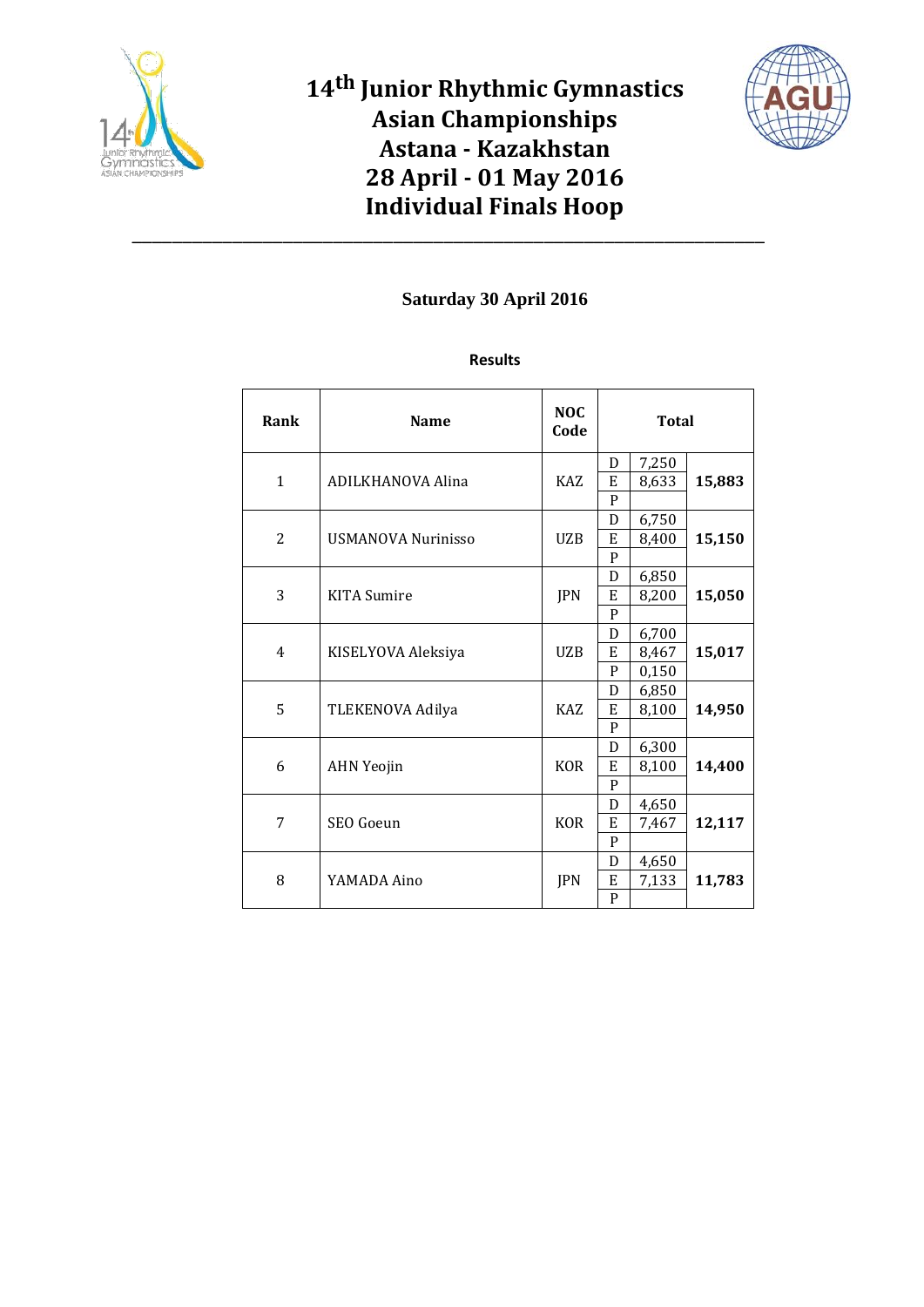



\_\_\_\_\_\_\_\_\_\_\_\_\_\_\_\_\_\_\_\_\_\_\_\_\_\_\_\_\_\_\_\_\_\_\_\_\_\_\_\_\_\_\_\_\_\_\_\_\_\_\_\_\_\_\_\_\_\_\_\_\_\_\_

| Rank           | <b>Name</b>             | <b>NOC</b><br>Code | <b>Total</b> |       |        |  |
|----------------|-------------------------|--------------------|--------------|-------|--------|--|
|                |                         |                    | D            | 7,050 |        |  |
| $\mathbf{1}$   | ADILKHANOVA Alina       | <b>KAZ</b>         | E            | 8,633 | 15,683 |  |
|                |                         |                    | $\mathbf{P}$ |       |        |  |
|                |                         |                    | D            | 7,000 |        |  |
| $\overline{2}$ | RUSTEMOVA Amina         | <b>KAZ</b>         | E            | 8,567 | 15,567 |  |
|                |                         |                    | P            |       |        |  |
|                |                         |                    | D            | 6,850 | 15,283 |  |
| 3              | <b>KITA</b> Sumire      | JPN                | E            | 8,433 |        |  |
|                |                         |                    | P            |       |        |  |
| 3              | USMANOVA Nurinisso      | <b>UZB</b>         | D            | 6,850 | 15,283 |  |
|                |                         |                    | E            | 8,433 |        |  |
|                |                         |                    | P            |       |        |  |
|                | HOH Rayna Khai Ling     | <b>MAS</b>         | D            | 6,400 | 14,333 |  |
| 5              |                         |                    | E            | 7,933 |        |  |
|                |                         |                    | P            |       |        |  |
|                |                         |                    | D            | 6,750 |        |  |
| 6              | TYAN Milana             | <b>UZB</b>         | E            | 7,833 | 14,233 |  |
|                |                         |                    | $\mathbf P$  | 0,350 |        |  |
| 7              |                         |                    | D            | 6,200 |        |  |
|                | YAMADA Aino             | <b>JPN</b>         | E            | 8,000 | 14,200 |  |
|                |                         |                    | P            |       |        |  |
|                |                         |                    | D            | 5,850 |        |  |
| 8              | <b>BYKOVSKAIA Agata</b> | KGZ                | E            | 7,767 | 13,617 |  |
|                |                         |                    | P            |       |        |  |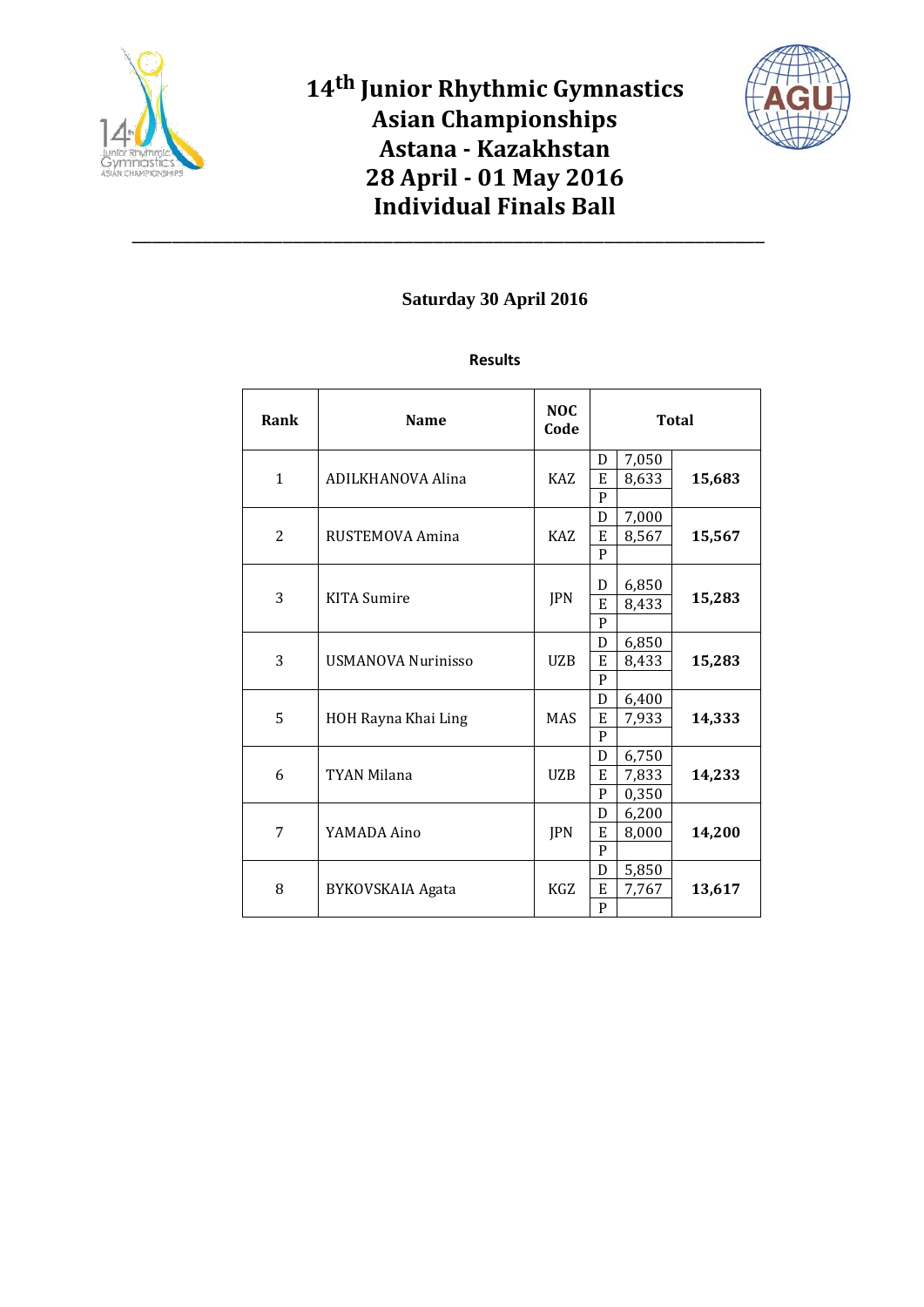



\_\_\_\_\_\_\_\_\_\_\_\_\_\_\_\_\_\_\_\_\_\_\_\_\_\_\_\_\_\_\_\_\_\_\_\_\_\_\_\_\_\_\_\_\_\_\_\_\_\_\_\_\_\_\_\_\_\_\_\_\_\_\_

| Rank           | <b>Name</b>               | <b>NOC</b><br>Code | <b>Total</b>      |       |        |  |
|----------------|---------------------------|--------------------|-------------------|-------|--------|--|
|                |                           |                    | D                 | 7,200 |        |  |
| $\mathbf{1}$   | <b>KITA</b> Sumire        | <b>JPN</b>         | E<br>$\mathbf{P}$ | 8,767 | 15,967 |  |
|                |                           |                    | D                 | 7,050 |        |  |
| $\overline{2}$ | ADILKHANOVA Alina         | <b>KAZ</b>         | E                 | 8,633 | 15,683 |  |
|                |                           |                    | P                 |       |        |  |
|                |                           |                    | D                 | 6,900 |        |  |
| 3              | <b>TYAN Milana</b>        | <b>UZB</b>         | E                 | 8,433 | 15,333 |  |
|                |                           |                    | P                 |       |        |  |
| $\overline{4}$ | KISELYOVA Aleksiya        | <b>UZB</b>         | D                 | 6,800 | 15,233 |  |
|                |                           |                    | E<br>$\mathbf{P}$ | 8,433 |        |  |
|                |                           |                    | D                 | 6,850 |        |  |
| 5              | VASSENKINA Alyona         | <b>KAZ</b>         | E                 | 8,333 | 15,183 |  |
|                |                           |                    | P                 |       |        |  |
|                |                           |                    | D                 | 6,450 |        |  |
| 6              | SEO Goeun                 | <b>KOR</b>         | E                 | 8,200 | 14,650 |  |
|                |                           |                    | P                 |       |        |  |
|                |                           |                    | D                 | 6,400 |        |  |
| 7              | ZAINUL ARIFFIN Nur Naieme | <b>MAS</b>         | E                 | 8,100 | 14,500 |  |
|                |                           |                    | P                 |       |        |  |
|                |                           |                    | D                 | 5,700 | 13,467 |  |
| 8              | BYKOVSKAIA Agata          | KGZ                | E                 | 7,767 |        |  |
|                |                           |                    | $\mathbf{P}$      |       |        |  |